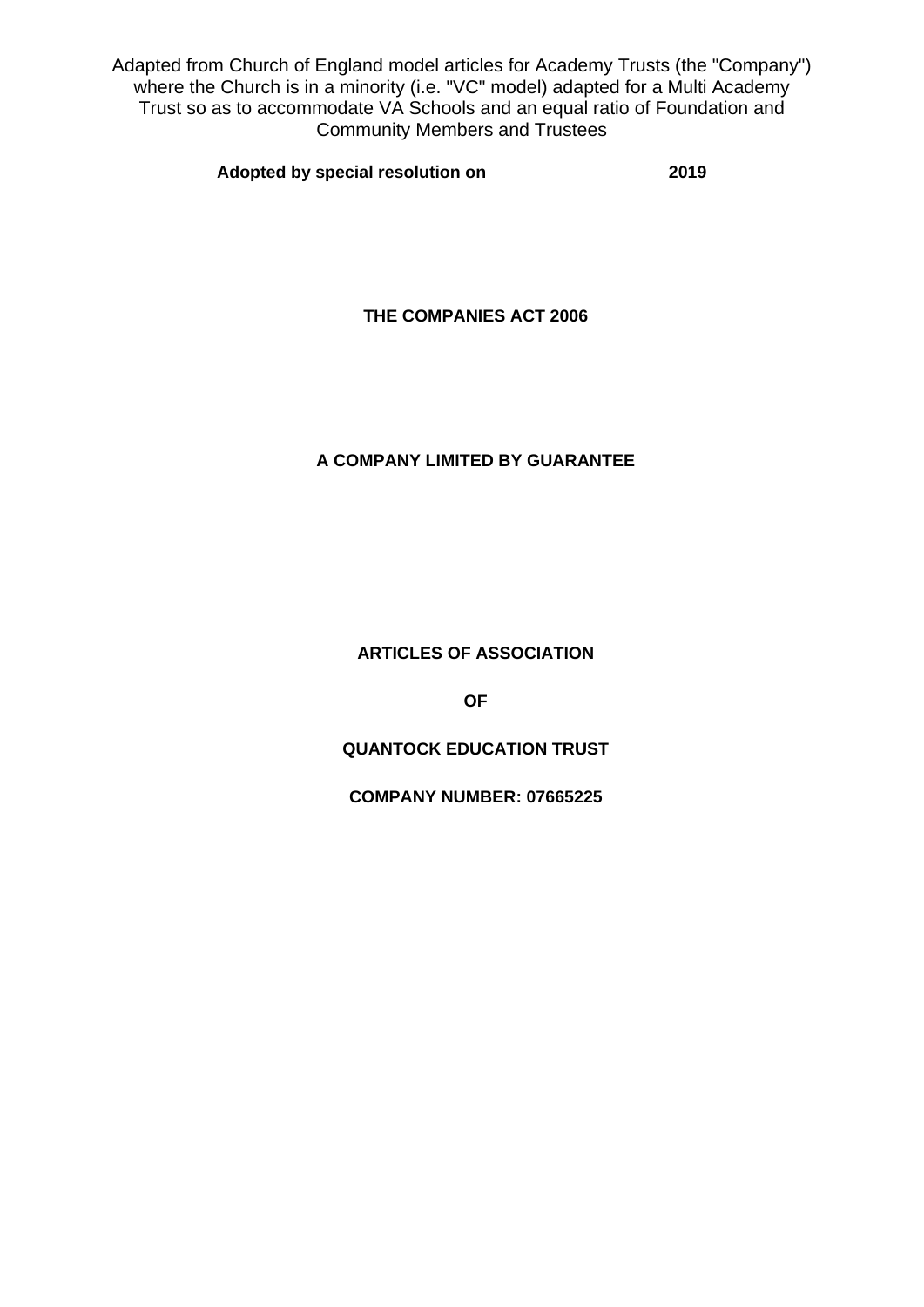## **THE COMPANIES ACT 2006**

## **COMPANY LIMITED BY GUARANTEE**

# **ARTICLES OF ASSOCIATION**

#### **OF**

# **QUANTOCK EDUCATION TRUST**

# **INTERPRETATION**

- 1. In these Articles:-
	- (a) "the Academies" means all the schools and educational institutions referred to in Article 4 and operated by the Company (and "Academy" means any one of those schools or educational institutions);
	- (b) "Academy Financial Year" means the academic year from  $1<sup>st</sup>$  of September to 31<sup>st</sup> of August of the following year;
	- (c) Not used;
	- (d) Not used;
	- (e) "the Articles" means these Articles of Association of the Company (excluding, for the avoidance of doubt, any Scheme of Delegation which may be appended to these Articles or adopted by the Trustees);
	- (f) "Chief Executive Officer" means such person as may be appointed by the Trustees as the Chief Executive Officer of the Company;
	- (g) "clear days" in relation to the period of a notice means the period excluding the day when the notice is given or deemed to be given and the day on which it is to take effect;
	- (h) "Clerk" means the clerk to the Trustees or any other person appointed to perform the duties of the clerk to the Trustees, including a joint, assistant or deputy clerk;
	- (i) "Company" means, save as otherwise defined at Article 6.9, the company intended to be regulated by these Articles and referred to in Article 2;
	- (j) "Diocese" means the Church of England diocese in which any Academy is situated;
	- (k) Not used;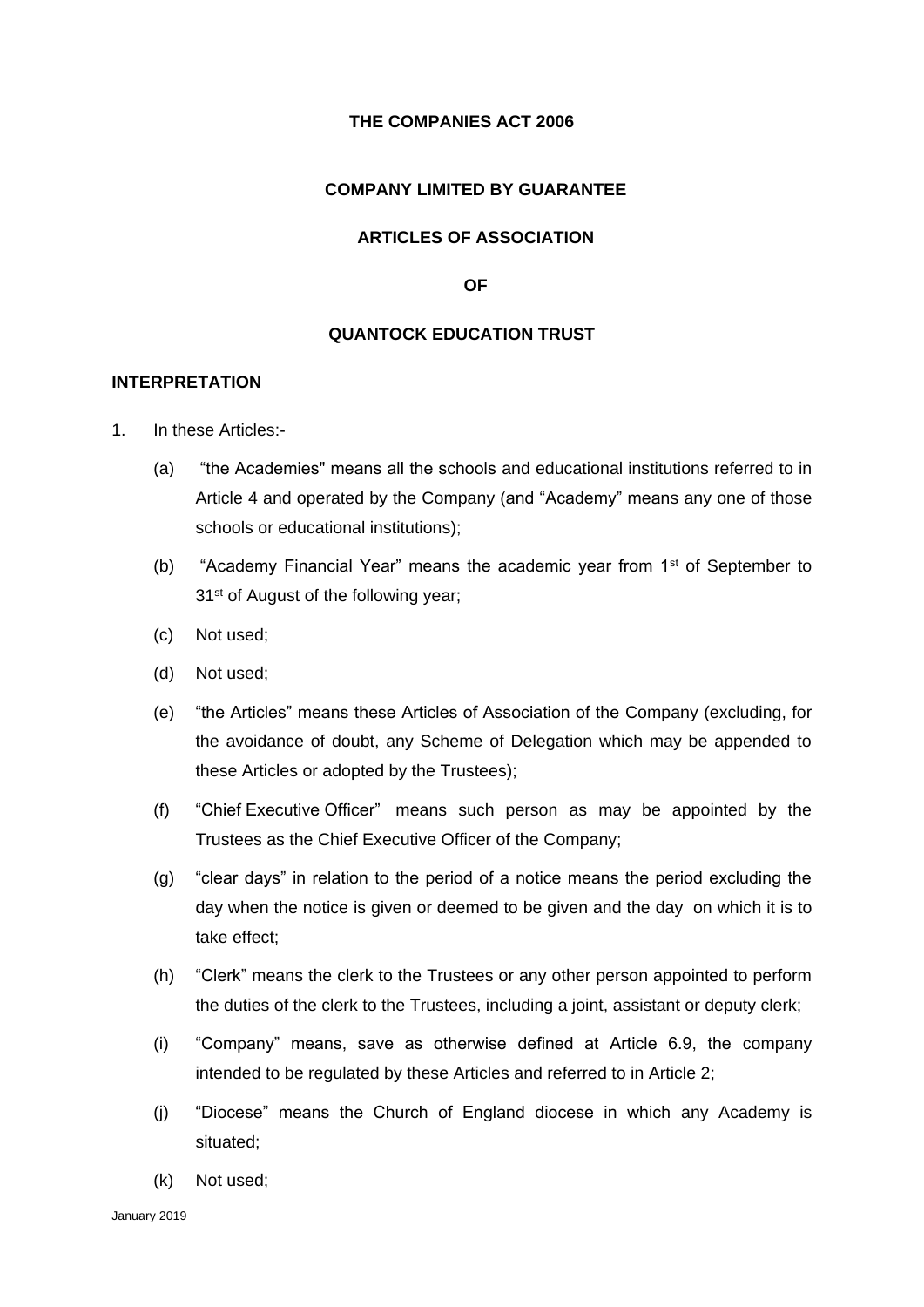- (l) "Diocesan Board of Education" means that body constituted under the Diocesan Boards of Education Measure 1991 for the Diocese and any successor body;
- (m) "Diocesan Corporate Member" means the Diocesan Board of Education for the Diocese;
- (n) Not used;
- (o) "Financial Expert" means an individual, company or firm who is authorised to give investment advice under the Financial Services and Markets Act 2000;
- (p) "General Meeting" means a meeting of the Members of the Company convened in accordance with these Articles, and "Annual General Meeting" shall mean the yearly meeting of the Members convened in accordance with these Articles;
- (q) Not used;
- (r) "Local Authority Associated Person" means any person associated (within the meaning given in section 69(5) of the Local Government and Housing Act 1989) with any local authority by which the Company is influenced;
- (s) "Local Governance Committees" means the committees appointed pursuant to Articles 100-102 and 104 (and "Local Governance Committee" means any one of these committees);
- (t) "the Measure" means the Diocesan Boards of Education Measure 1991;
- (u) "Member" means a member of the Company and someone who as such is bound by the undertaking contained in Article 8;
- (v) "the Memorandum" means the Memorandum of Association of the Company;
- (w) "Office" means the registered office of the Company;
- (x) "Parent Trustees" means those Trustees elected or appointed pursuant to Articles 53 – 56 inclusive;
- (y) "Parent Local Governor" means the parent member of a Local Governance Committee elected or appointed in accordance with Articles 53-56;
- (z) Not used;
- (aa) "Principals" means the head teachers of the Academies (and "Principal" means any one of these head teachers);
- (bb) "Principal Regulator" means the body or person appointed as the Principal Regulator under the Charities Act 2011;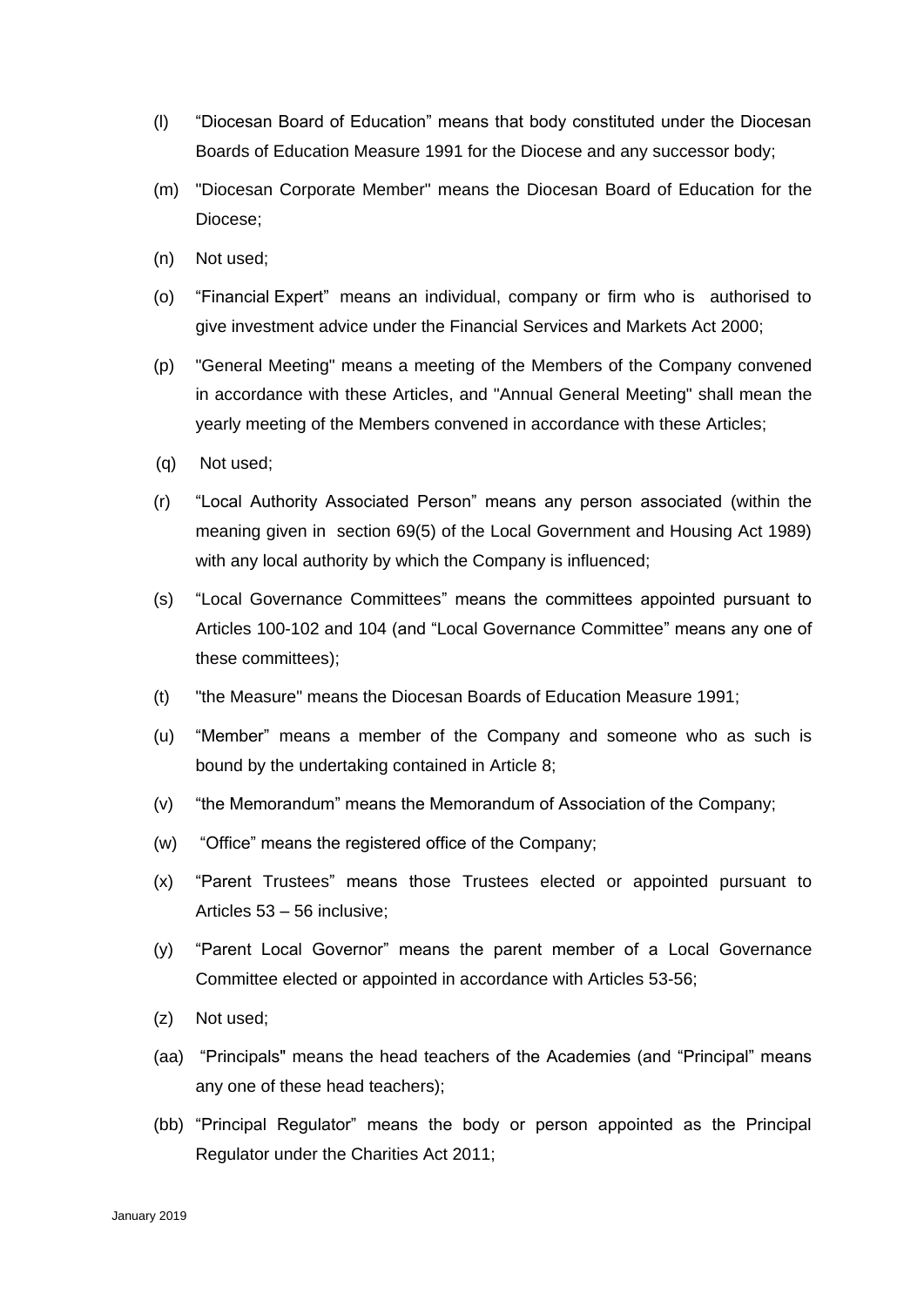- (cc) "Relevant Funding Agreement" means the agreement or agreements entered into by the Company and the Secretary of State under section 1 of the Academies Act 2010 for the establishment of any Academy, including any variation or supplemental agreements thereof;
- (dd) "Scheme of Delegation" means an instrument by the Trustees delegating such powers and responsibilities of the Trustees as may be appropriate for them to delegate to the Local Governance Committees consistently with the Objects;
- (ee) "the seal" means the common seal of the Company if it has one;
- (ff) "Secretary of State" means the Secretary of State for Education or their successor;
- (gg) Site Trustees means those trustees holding the site of any Academy and providing it to the Company for use and occupation by that Academy;
- (hh) "Teacher" means a person employed under a contract of employment or a contract for services or otherwise engaged to provide his services as a teacher at one or more Academies;
- (ii) "Trustees" means the directors of the Company subject to the definition of this term at Article 6.9(b) in relation to Articles 6.2-6.9;
- (jj) "the United Kingdom" means Great Britain and Northern Ireland;
- (kk) words importing the masculine gender only shall include the feminine gender. Words importing the singular number shall include the plural number, and vice versa;
- (ll) subject as aforesaid, words or expressions contained in these Articles shall, unless the context requires otherwise, bear the same meaning as in the Companies Act 2006, as appropriate;
- (mm)any reference to a statute or statutory provision or measure shall include any statute or statutory provision or measure which replaces or supersedes such statute or statutory provision or measure including any modification or amendment thereto.
- 2. The company's name is Quantock Education Trust (and in this document it is called "**the Company**").
- 3. The Company's registered office is to be situated in England and Wales.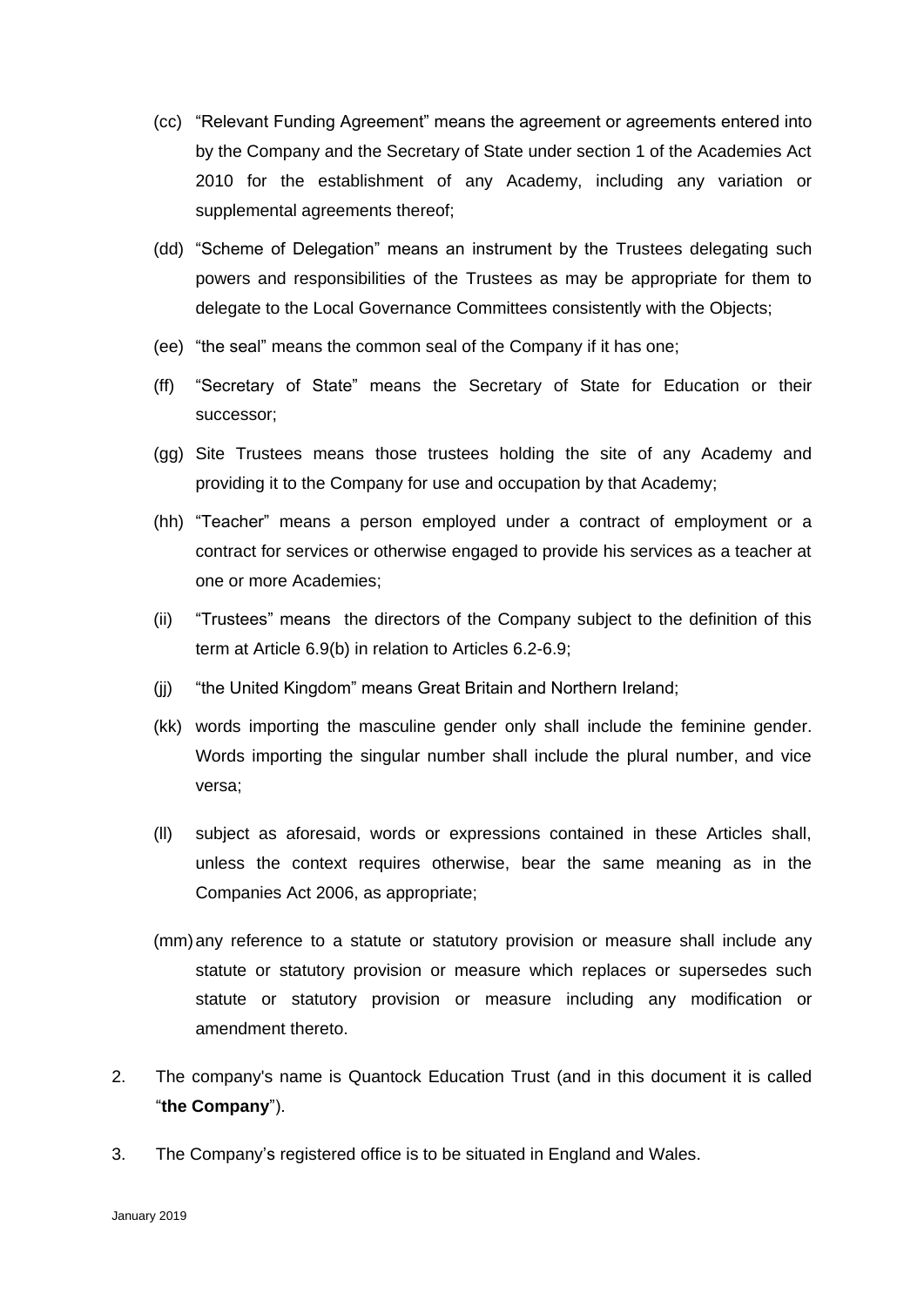### **OBJECTS**

- 4. The Company's objects ("**the Objects**") are specifically restricted to the following:
	- a. to advance for the public benefit education in the United Kingdom, in particular but without prejudice to the generality of the foregoing by establishing, maintaining, carrying on, managing and developing Academies which shall offer a broad and balanced curriculum and which:
		- (i) may include Church of England Academies ("**Church Academies" and each a "Church Academy"**) designated as such which shall be conducted in accordance with the principles, practices and tenets of the Church of England both generally and in particular in relation to arranging for religious education and daily acts of worship, and
		- (ii) may include other Academies whether with or without a designated religious character;

but in relation to each of the Academies to recognise and support their individual ethos, whether or not designated Church of England.

Where an Academy is designated as or recognised as a Church Academy, in relation to the ethos and religious education provided at the Academy the Trustees shall have regard to any advice and follow any directives issued by the Diocesan Corporate Member.

# **POWERS**

- 5. In furtherance of the Objects but not further or otherwise the Company may exercise the following powers:
	- (a) to draw, make, accept, endorse, discount, execute and issue promissory notes, bills, cheques and other instruments, and to operate bank accounts in the name of the Company;
	- (b) to raise funds and to invite and receive contributions provided that in raising funds the Company shall not undertake any substantial permanent trading activities and shall conform to any relevant statutory regulations;
	- (c) (subject to such further consents as may be required by law or as may be required from the Site Trustees as landlord(s)/licensor(s) where this is the case)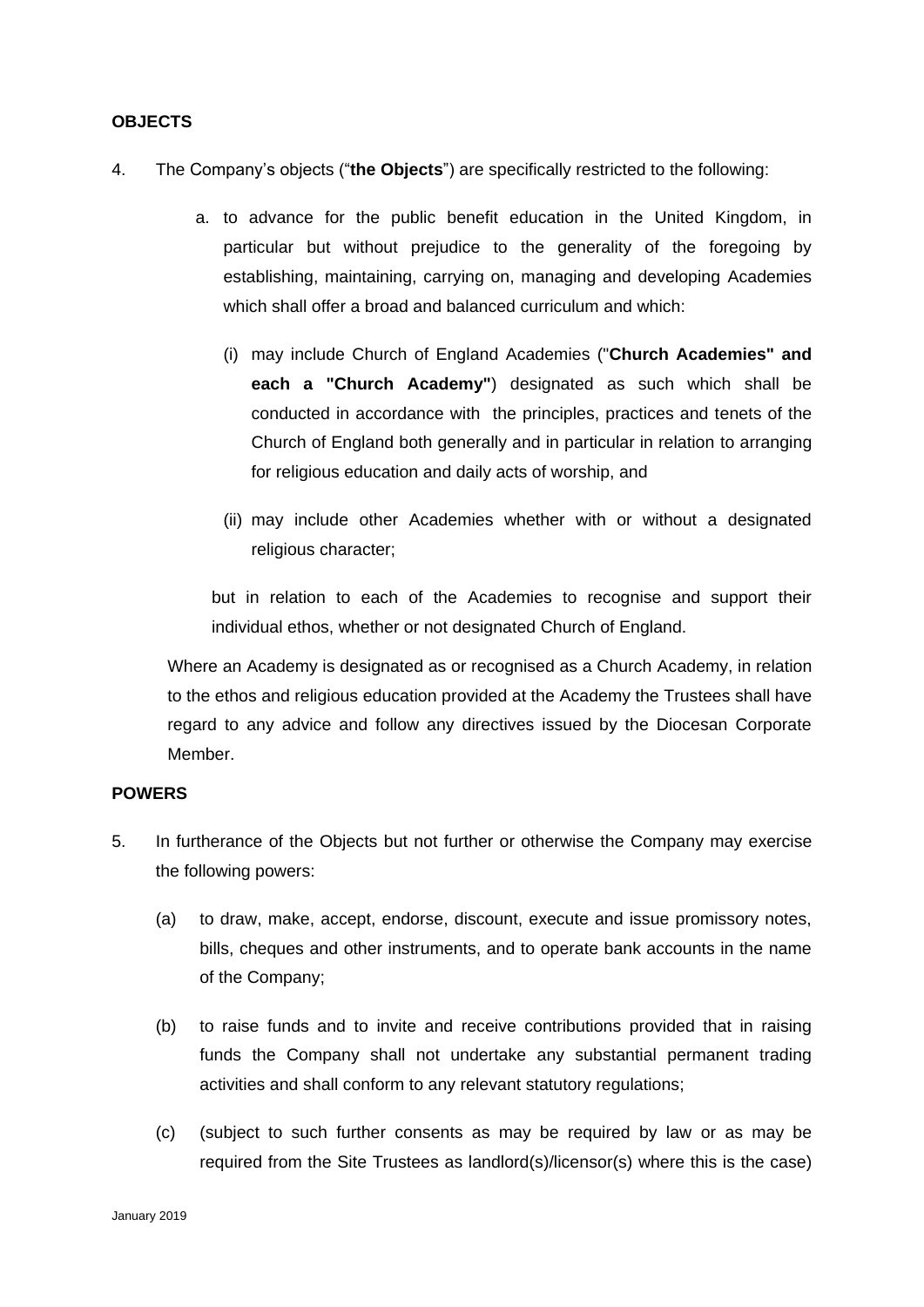to acquire, alter, improve and charge or otherwise dispose of property;

- (d) subject to Article 6 below to employ such staff, as are necessary for the proper pursuit of the Objects (including the maintenance of an effective Church of England ethos in relation to the Church Academies) and to make all reasonable and necessary provision for the payments of pensions and superannuation to staff and their dependants;
- (e) to establish or support, whether financially or otherwise, any charitable companies, trusts, associations or institutions formed for all or any of the Objects;
- (f) to co-operate with other charities, other independent and maintained schools, academies and institutions within the further education sector, voluntary bodies and statutory authorities operating in furtherance of the Objects and to exchange information and advice with them;
- (g) to pay out of funds of the Company the costs, charges and expenses of and incidental to the formation and registration of the Company;
- (h) to establish, maintain, carry on, manage and develop the Academies at locations be determined by the Trustees.
- (i) to offer scholarships, exhibitions, prizes and awards to pupils and students and to former pupils and former students, and otherwise to encourage and assist the educational attainment of pupils and students and former pupils and former students;
- (j) to provide educational facilities and services to students of all ages and the wider community for the public benefit;
- (k) to carry out research into the development and application of new techniques in education and to their approach to curriculum development and delivery and to publish the results of such research, and to develop means of benefiting from application of the experience of industry, commerce, other schools, educational institutions and the voluntary sector to the education of pupils and students in academies;
- (l) subject to such consents as may be required from the Site Trustees or otherwise required by law and/or by any contract entered into by or on behalf of the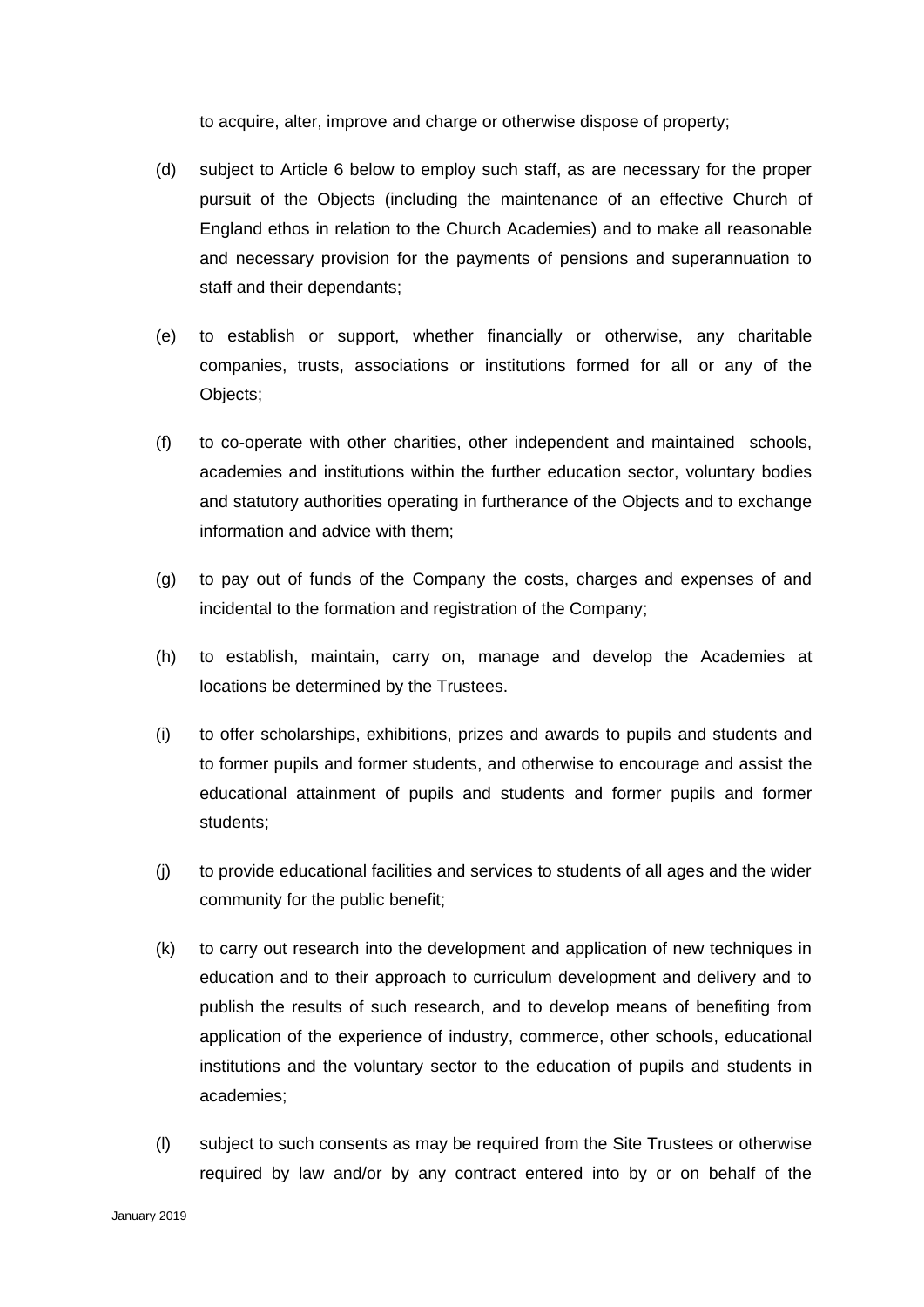Company, to borrow and raise money for the furtherance of the Objects in such manner and on such security as the Company may think fit;

- (m) to deposit or invest any funds of the Company not immediately required for the furtherance of its Object (but to invest only after obtaining such advice from a Financial Expert as the Trustees consider necessary and having regard to the suitability of investments and the need for diversification);
- (n) to delegate the management of investments to a Financial Expert, but only on terms that:
	- (i) the investment policy is set down in writing for the Financial Expert by the Trustees;
	- (ii) every transaction is reported promptly to the Trustees;
	- (iii) the performance of the investments is reviewed regularly with the Trustees;
	- (iv) the Trustees are entitled to cancel the delegation arrangement at any time;
	- (v) the investment policy and the delegation arrangement are reviewed at least once a year;
	- (vi) all payments due to the financial expert are on a scale or at a level which is agreed in advance and are notified promptly to the Trustees on receipt; and
	- (vii) the Financial Expert must not do anything outside the powers of the Trustees;
- (o) to arrange for investments or other property of the Company to be held in the name of a nominee company acting under the control of the Trustees or of a Financial Expert acting under their instructions, and to pay any reasonable fee required;
- (p) to provide indemnity arrangements to Trustees, Site Trustees and the members of Local Governance Committees in accordance with, and subject to the conditions of section 232 to 235 of the Companies Act 2006, section 189 of the Charities Act 2011 or any other provision of law applicable to charitable companies and any such indemnity is limited accordingly;
- (q) subject in respect of any use of their property to such consents as may be required from the Site Trustees and to any terms and conditions the Site Trustees may require to establish subsidiary companies to carry on any trade or business for the purpose of raising funds for the Company;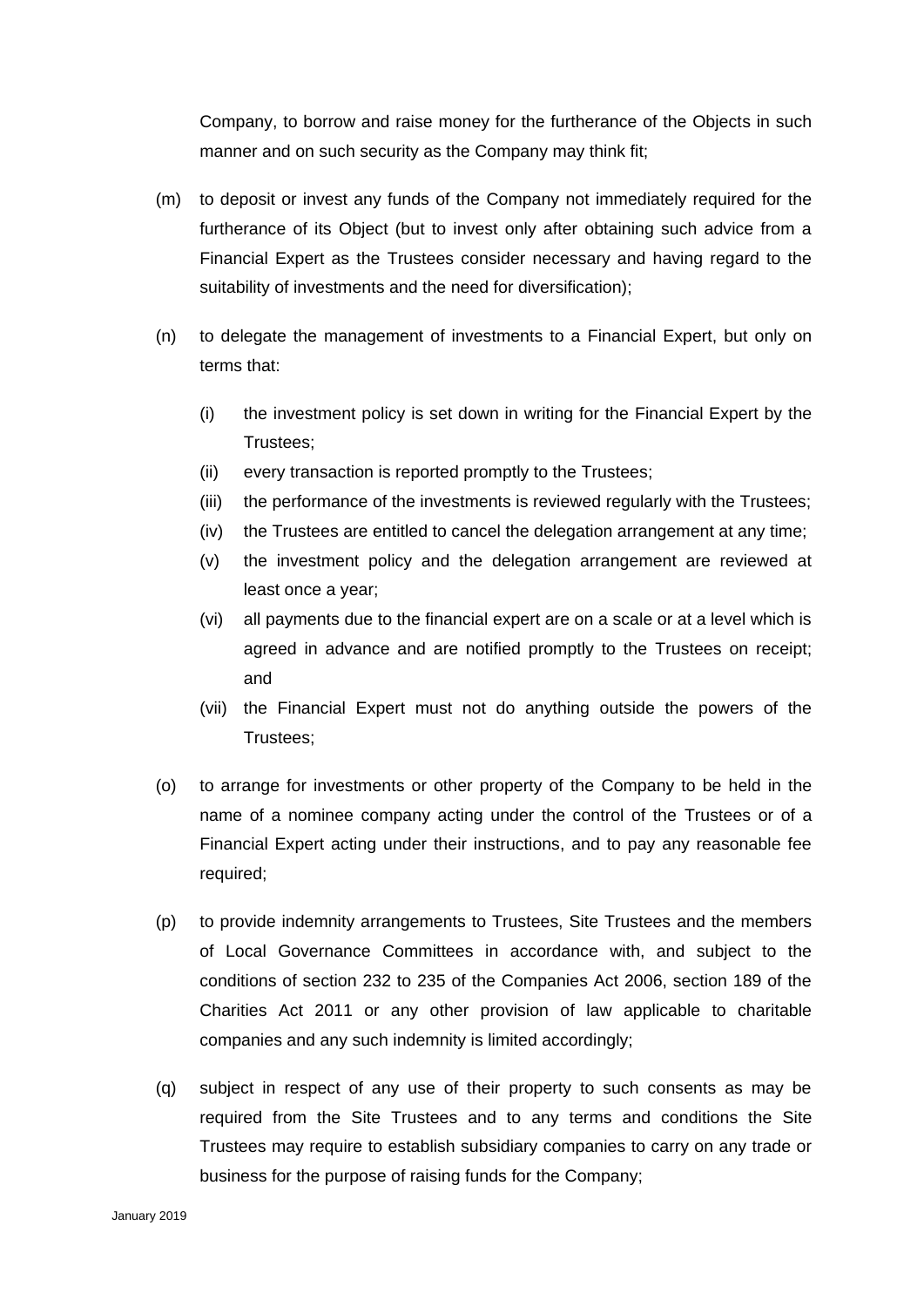- (r) to discharge any liability necessarily incurred by the Site Trustees to further the purposes of the Company; and
- (s) to do all such other lawful things as are necessary for or are incidental to or conducive to the achievement of the Objects and appropriate to the religious character of any Academy including entering into any protocol, arrangement or agreement with the Diocesan Corporate Member in relation to the exercise of powers and discharge of functions under the Measure.

## **APPLICATION OF INCOME AND PROPERTY**

6.1 The income and property of the Company shall be applied solely towards the promotion of the Objects.

# **MEMBERS' BENEFITS AND CONFLICTS OF INTEREST**

- 6.2 None of the income or property of the Company may be paid or transferred directly or indirectly by way of dividend bonus or otherwise by way of profit to any member of the Company. Nonetheless a Member of the Company who is not also a Trustee may:
	- (a) benefit as a beneficiary of the Company;
	- (b) be paid reasonable and proper remuneration for any goods or services supplied to the Company;
	- (c) be paid rent for premises let by the Member of the Company if the amount of the rent and other terms of the letting are reasonable and proper; and
	- (d) be paid interest on money lent to the Company at a reasonable and proper rate, such rate not to exceed 2 per cent per annum below the base lending rate of a UK clearing bank selected by the Trustees, or 0.5%, whichever is the higher.
- 6.2A The Trustees may only rely upon the authority provided by Article 6.2 to allow a benefit to a Member if each of the following conditions is satisfied:
	- (a) the remuneration or other sums paid to the Member do not exceed an amount that is reasonable in all the circumstances; and
	- (b) the Trustees are satisfied that it is in the interests of the Company to contract with that Member rather than with someone who is not a Member. In reaching that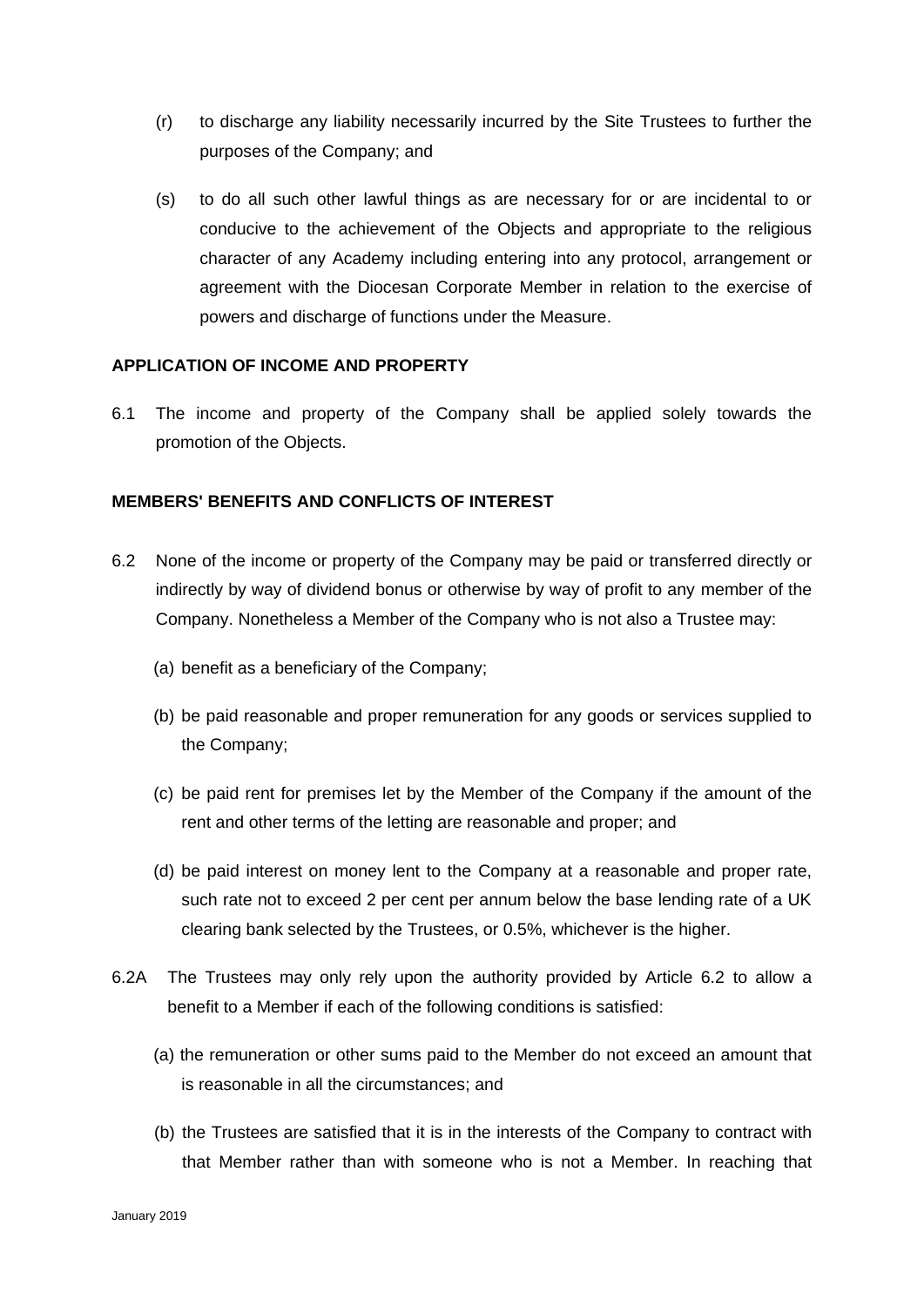decision the Trustees must balance the advantage of contracting with a Member against the disadvantages of doing so; and

(c) the reason for their decision is recorded by the Trustees in the minute book.

# **TRUSTEES' AND SITE TRUSTEES' INDEMNITY**

- 6.3 A Trustee and a Site Trustee may benefit from any indemnity arrangement purchased at the Company's expense, or any arrangement so agreed with the Secretary of State to cover the liability of the Trustees and the Site Trustees which by virtue of any rule of law would otherwise attach to them in respect of any negligence, default or breach of trust or breach of duty of which they may be guilty in relation to the Company or to any trust of any Academy site, provided that any such arrangement shall not extend to:
	- (i) any claim arising from any act or omission which Trustees or Site Trustees (or any of them) knew to be a breach of trust (including a breach of any trust relating to any Academy site) or breach of duty or which was committed by the Trustees or Site Trustees (or any of them) in reckless disregard to whether it was a breach of trust or breach of duty or not; and
	- (ii) the costs of any unsuccessful defence to a criminal prosecution brought against the Trustees or Site Trustees (or any of them) in their capacity as Trustees of the Company or as Site Trustees of any Academy site.

Further, this Article does not authorise a Trustee or Site Trustee to benefit from any indemnity arrangements that would be rendered void by any provision of the Companies Act 2006, the Charities Act 2011 or any other provision of law.

# **TRUSTEES' BENEFITS AND CONFLICTS OF INTEREST**

- 6.4 A public company, which has shares listed on a recognised stock exchange and of which any one Trustee holds no more than 1% of the issued capital of that company, may receive fees, remuneration or other benefit in money or money's worth from the Company.
- 6.5 A Trustee may at the discretion of the Trustees be reimbursed from the property of the Company for reasonable expenses properly incurred by him or her when acting on behalf of the Company, but excluding expenses in connection with foreign travel.
- 6.6 No Trustee may: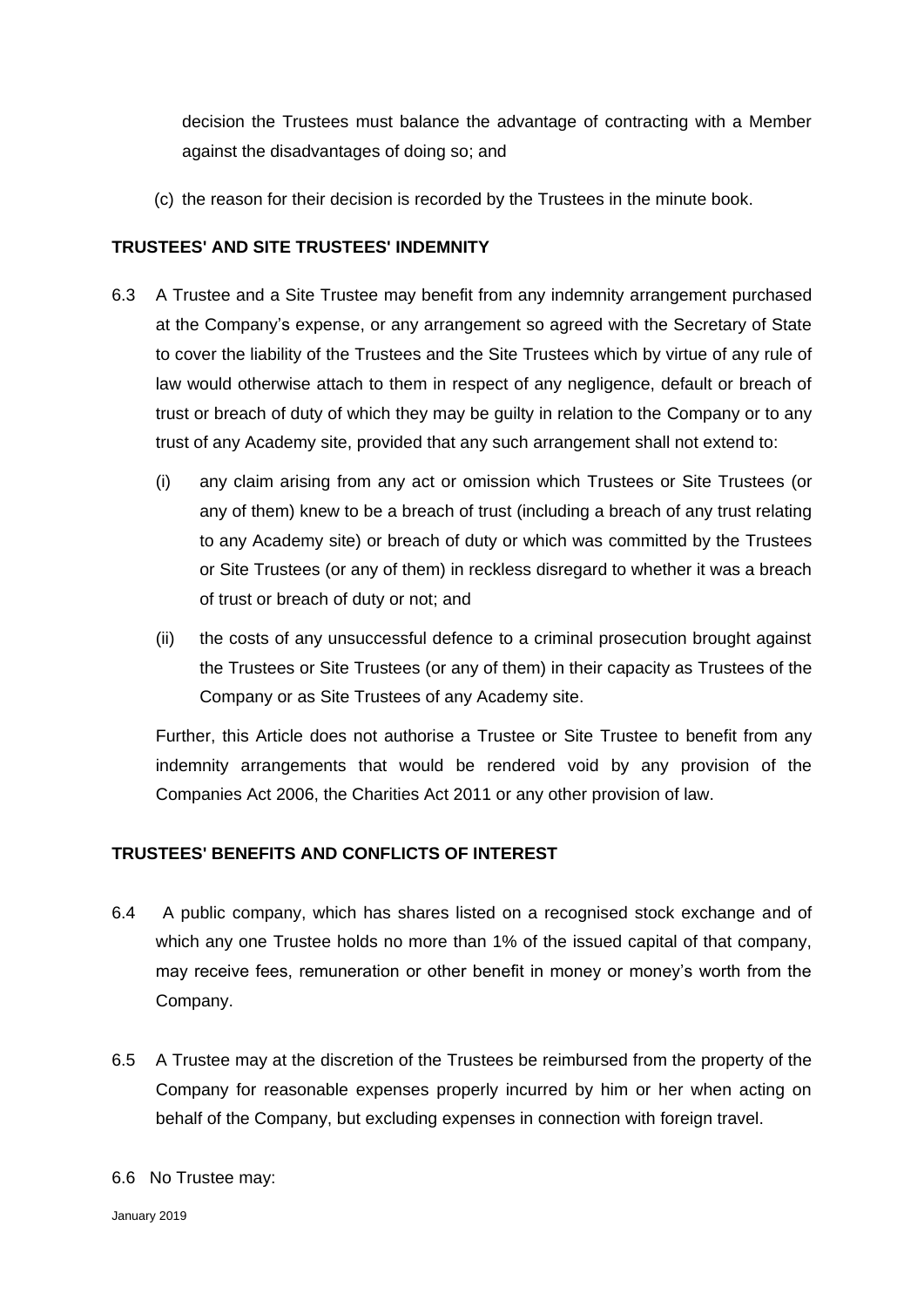- (a) buy any goods or services from the Company;
- (b) sell goods, services, or any interest in land to the Company;
- (c) be employed by, or receive any remuneration from the Company (other than the Chief Executive Officer (to the extent that he is a Trustee) whose employment and/or remuneration is subject to the procedure and conditions in Article 6.8); or
- (d) receive any other financial benefit from the Company: unless:
	- (i) the payment is permitted by Article 6.7 and the Trustees follow the procedure and observe the conditions set out in Article 6.8; or
	- (ii) the Trustees obtain the prior written approval of the Charity Commission and fully comply with any procedures it prescribes.
- 6.7 Subject to Article 6.8, a Trustee may:
	- (a) receive a benefit from the Company in the capacity of a beneficiary of the Company;
	- (b) be employed by the Company or enter into a contract for the supply of goods or services to the Company, other than for acting as a Trustee;
	- (c) receive interest on money lent to the Company at a reasonable and proper rate not exceeding 2% per annum below the base rate of a clearing bank to be selected by the Trustees, or 0.5%, whichever is the higher; and
	- (d) receive rent for premises let by the Trustee to the Company if the amount of the rent and the other terms of the lease are reasonable and proper.
- 6.8 The Company and its Trustees may only rely upon the authority provided by Article 6.7 if each of the following conditions is satisfied:
	- (a) the remuneration or other sums paid to the Trustee do not exceed an amount that is reasonable in all the circumstances; and
	- (b) the Trustee is absent from the part of any meeting at which there is discussion of:
		- (i) his or her employment, remuneration, or any matter concerning the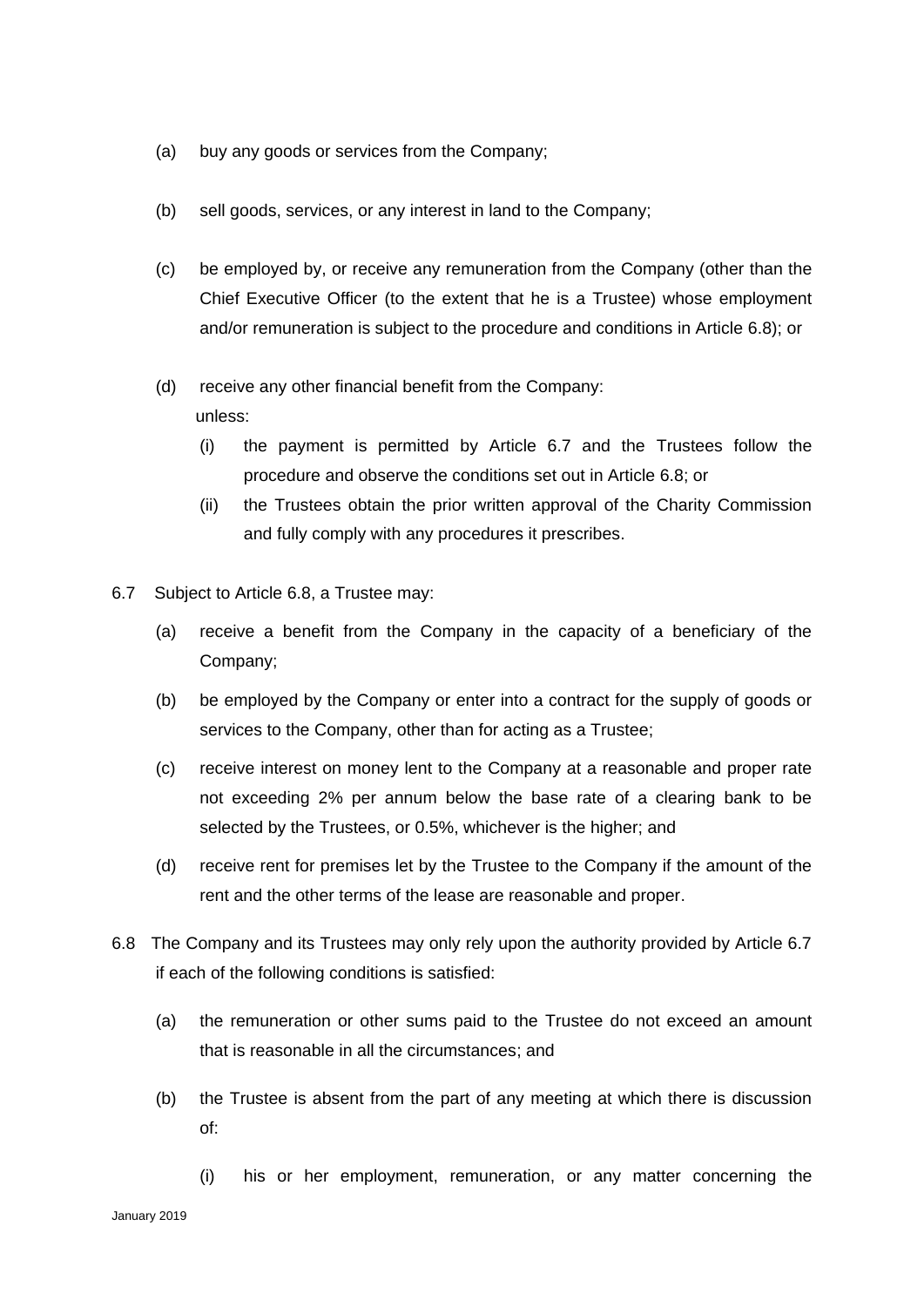contract, payment or benefit; or

- (ii) his or her performance in the employment, or his or her performance of the contract; or
- (iii) any proposal to enter into any other contract or arrangement with him or her or to confer any benefit upon him or her that would be permitted under Article 6.7; or
- (iv) any other matter relating to a payment or the conferring of any benefit permitted by Article 6.7; and
- (c) the Trustee does not vote on any such matter and is not to be counted when calculating whether a quorum of Trustees is present at the meeting; and
- (d) in relation to proposed contracts for employment or services (except, where the Chief Executive Officer is a Trustee, the principal employment contract or contract for services under which he is employed or engaged by the Company), the other Trustees are satisfied that it is in the interests of the Company to employ or to contract with that Trustee rather than with someone who is not a Trustee. In reaching that decision the Trustees must balance the advantage of employing a Trustee against the disadvantages of doing so (especially the loss of the Trustee's services as a result of dealing with the Trustee's conflict of interest); and
- (e) the reason for their decision is recorded by the Trustees in the minute book; and
- (f) a majority of the Trustees then in office have received no such payments or benefit.
- 6.8A The provision in Article 6.6(c) that no Trustee may be employed by or receive any remuneration from the Company (other than the Chief Executive Officer to the extent he is a Trustee) does not apply to an employee of the Company who is subsequently elected or appointed as a Trustee save that this Article shall only allow such a Trustee to receive remuneration or benefit from the Company in his capacity as an employee of the Company and provided that the procedure as set out in Articles 6.8(b) and 6.8 (c) is followed.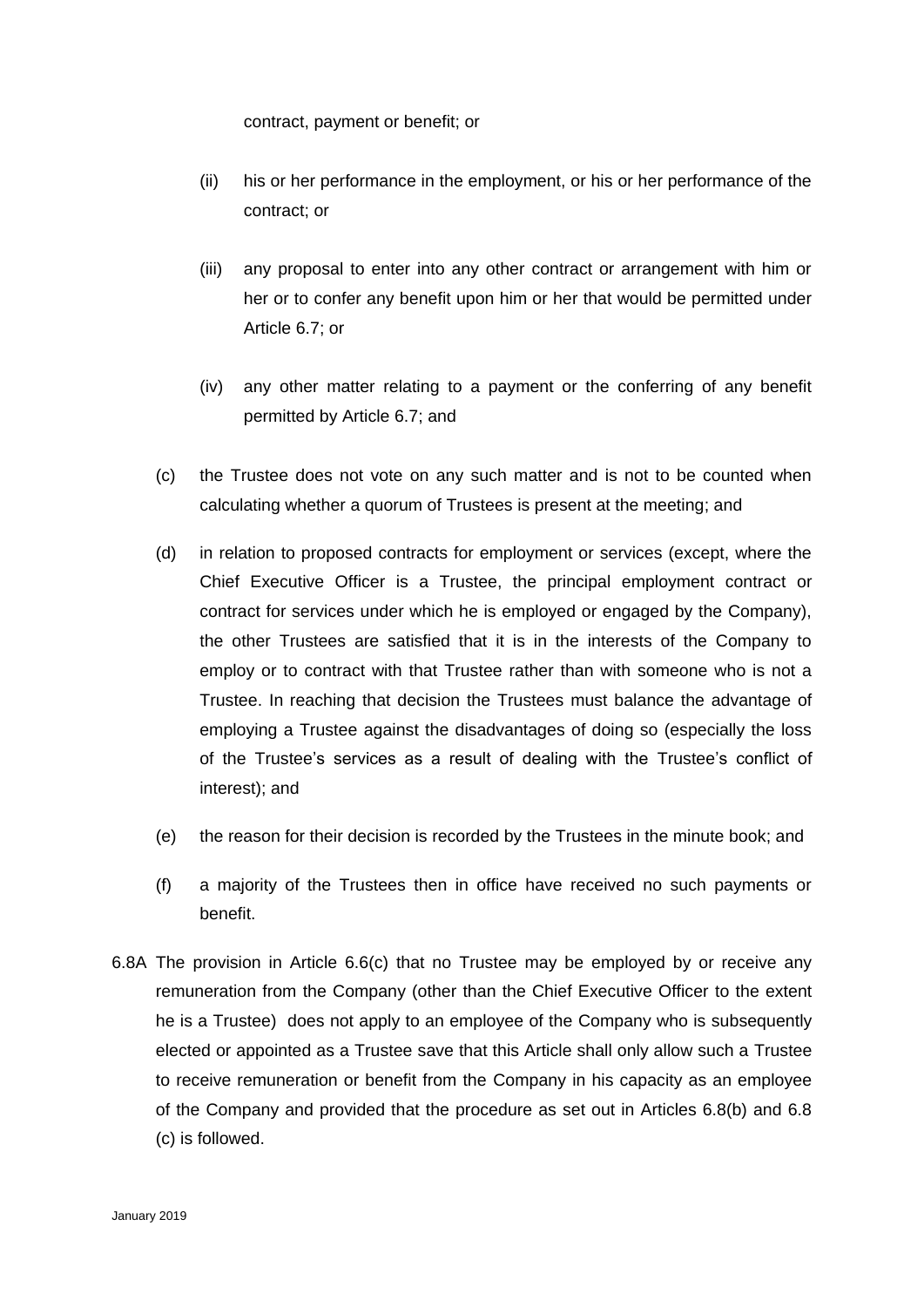- 6.9 In Articles 6.2 6.9:
	- (a) "company" shall include any company in which the Company:
		- holds more than 50% of the shares; or
		- controls more than 50% of the voting rights attached to the shares; or
		- has the right to appoint one or more Trustees to the board of the company;
	- (b) "Trustee" shall include any child, stepchild, parent, grandchild, grandparent, brother, sister or spouse of the Trustee or any person living with the Trustee as his or her partner; and
	- (c) the employment or remuneration of a Trustee includes the engagement or remuneration of any firm or company in which the Trustee is:
		- (i) a partner;
		- (ii) an employee;
		- (iii) a consultant;
		- (iv) a director;
		- (v) a member; or
		- (vi) a shareholder, unless the shares of the company are listed on a recognised stock exchange and the Trustee holds less than 1% of the issued capital.

## **LIMITED LIABILITY OF MEMBERS**

7. The liability of the Members of the Company is limited.

#### **DISSOLUTION AND WINDING UP**

- 8. Every Member of the Company undertakes to contribute such amount as may be required (not exceeding £10) to the Company's assets if it should be wound up while he is a Member or within one year after he ceases to be a Member, for payment of the Company's debts and liabilities before he ceases to be a Member, and of the costs, charges and expenses of winding up, and for the adjustment of the rights of the contributories among themselves.
- 9. If the Company is wound up or dissolved and after all its debts and liabilities (including any under section 2 of the Academies Act 2010) have been satisfied there remains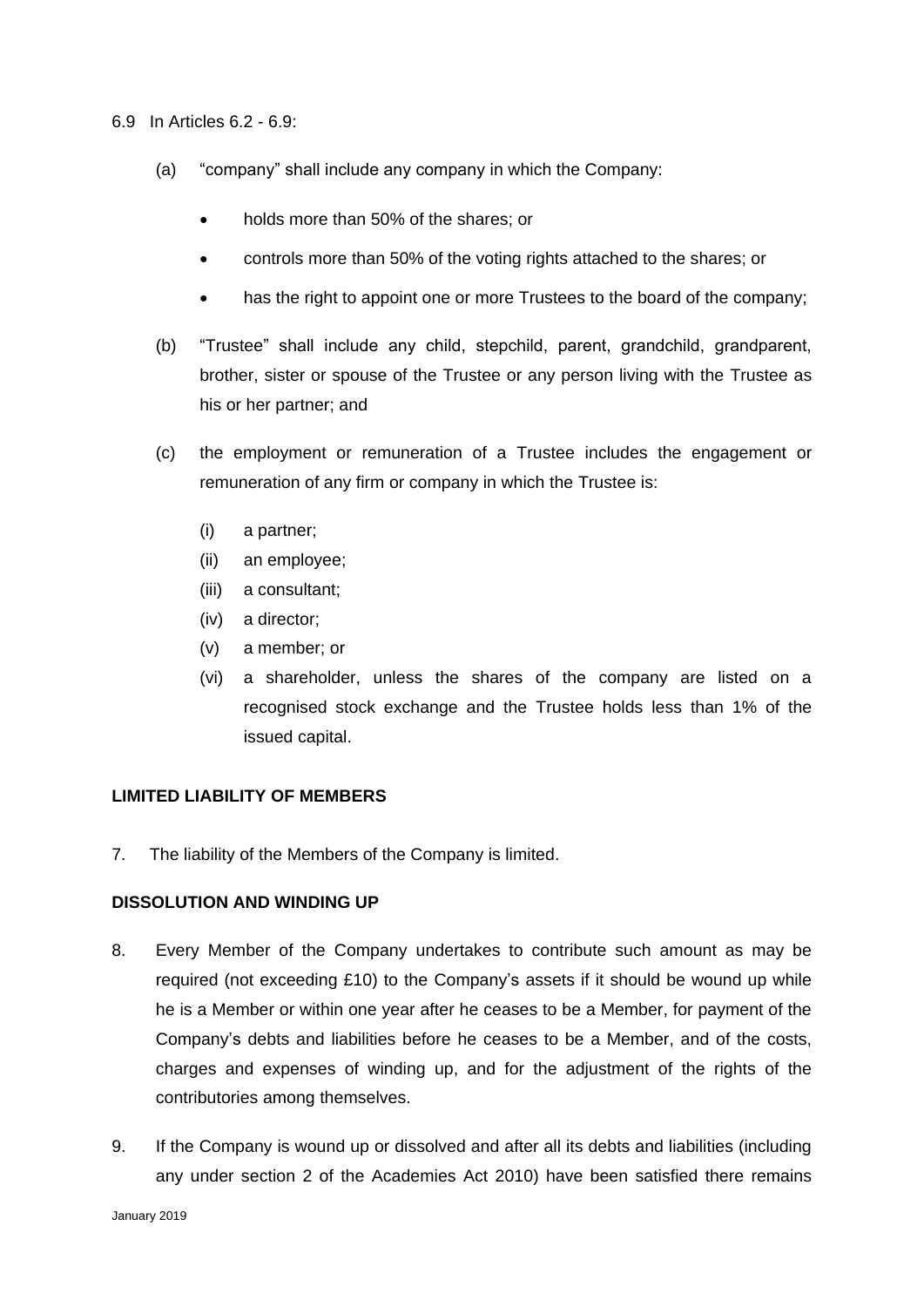any property it shall not be paid to or distributed among the Members of the Company (except for a Member which is itself a charity fulfilling the criteria set out below), but shall be given or transferred to some other charity or charities having objects similar to the Objects which prohibits the distribution of its or their income and property to an extent at least as great as is imposed on the Company by Article 6 above, chosen by the Members of the Company at or before the time of dissolution and if that cannot be done then to some other charitable object.

## **AMENDMENTS TO MEMORANDUM AND ARTICLES**

- 10. No alteration or addition shall be made to or in the provisions of the Memorandum and/or Articles without the written consent of the Diocesan Corporate Member (such consent not to be unreasonably withheld) provided that the Company is maintaining, carrying on, managing and developing at least one Church Academy. No alteration or addition to these Articles which would or is likely to affect the governance or Church of England ethos of any Church Academy shall be made without the written consent of the Site Trustees of the relevant Church Academy or Academies.
- 11. No alteration or addition shall be made to or in the provisions of the Articles which would have the effect (a) that the Company would cease to be a company to which section 60 of the Companies Act 2006 applies; or (b) that the Company would cease to be a charity; or (c) that it might weaken the maintenance of the ethos (whether Church of England or otherwise) at the Academies.

#### **MEMBERS**

- 12. The Members of the Company shall comprise:
	- (a) the Diocesan Corporate Member;
	- (b) any person appointed under Article 16B;
	- (c) the chairman of the Trustees if so appointed;
	- (d) any person appointed under Articles 15A or 16A;

provided that at any time the minimum number of Members shall not be less than three.

12A. An employee of the Company cannot be a Member of the Company.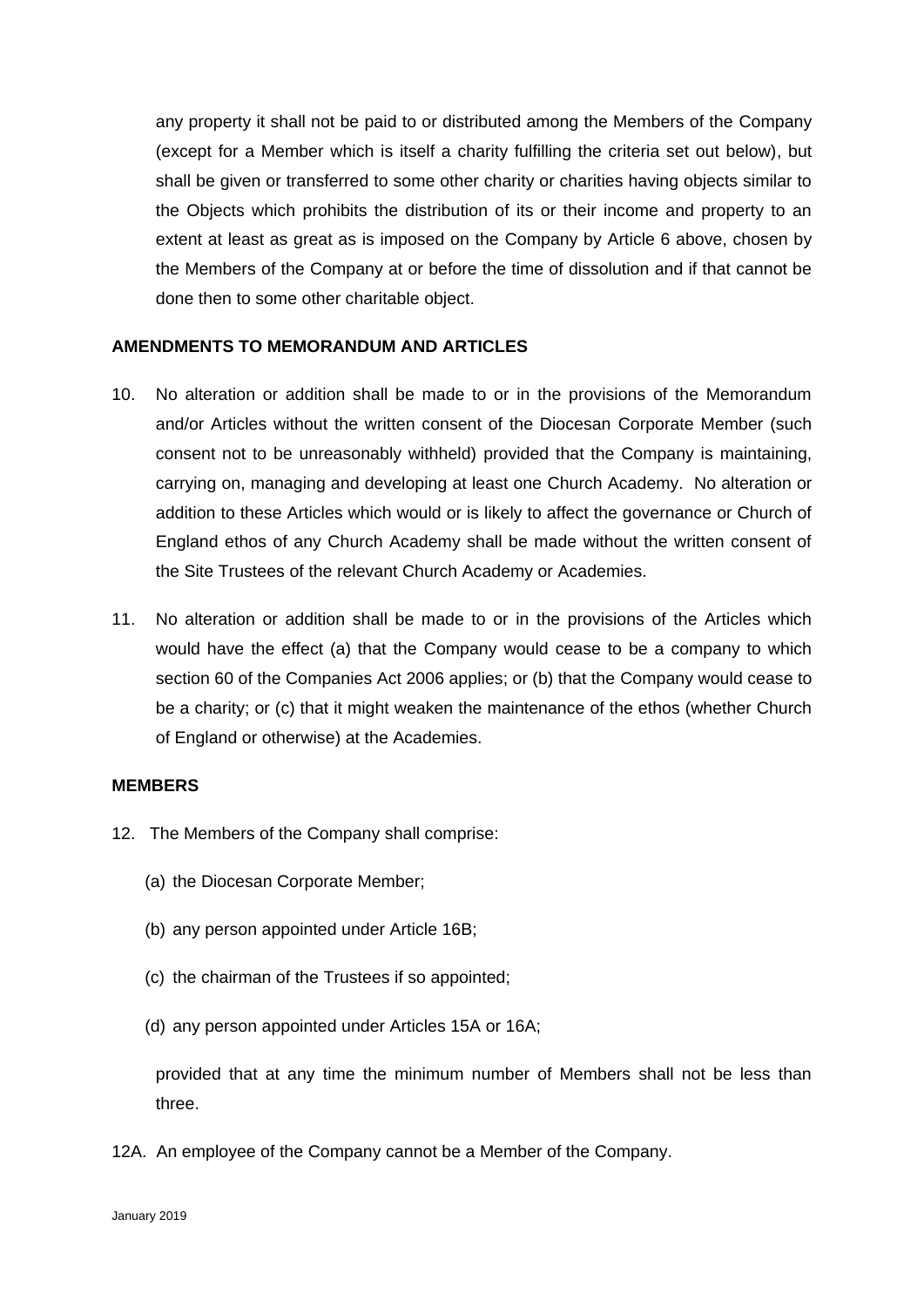- 13. Each person entitled to appoint Members in Article 12 shall have the right from time to time by written notice delivered to the Office to remove any Member appointed by them and to appoint a replacement Member to fill a vacancy whether resulting from such removal or otherwise.
- 14. If any of the persons entitled to appoint Members in Article 12:
	- (a) in the case of an individual, die or become legally incapacitated;
	- (b) in the case of a corporate entity, cease to exist and are not replaced by a successor institution;
	- (c) becomes insolvent or makes any arrangement or composition with their creditors generally; or
	- (d) ceases to themselves be a Member,

their right to appoint Members under these Articles shall vest in the remaining Members.

- 15. Membership will terminate automatically if:
	- (a) a Member (which is a corporate entity) ceases to exist and is not replaced by a successor institution;
	- (b) a Member (who is an individual) dies or becomes incapable by reason of illness or injury of managing and administering his or her own affairs; or
	- (c) a Member becomes insolvent or makes any arrangement or composition with that Member's creditors generally.
- 15A. The Members with the written consent of the Diocesan Corporate Member may agree by passing a special resolution to appoint such additional Members as they think fit.
- 16. In addition to their rights under Article 13 and subject to the requirements of the Relevant Funding Agreement, the Members with the written consent of the Diocesan Corporate Member may agree by passing a special resolution to remove any such additional Members appointed under Article 15A. The Member whose proposed removal is the subject of the resolution shall not be entitled to vote on that resolution.
- 16A. Upon the resignation or removal of any member (including a signatory to the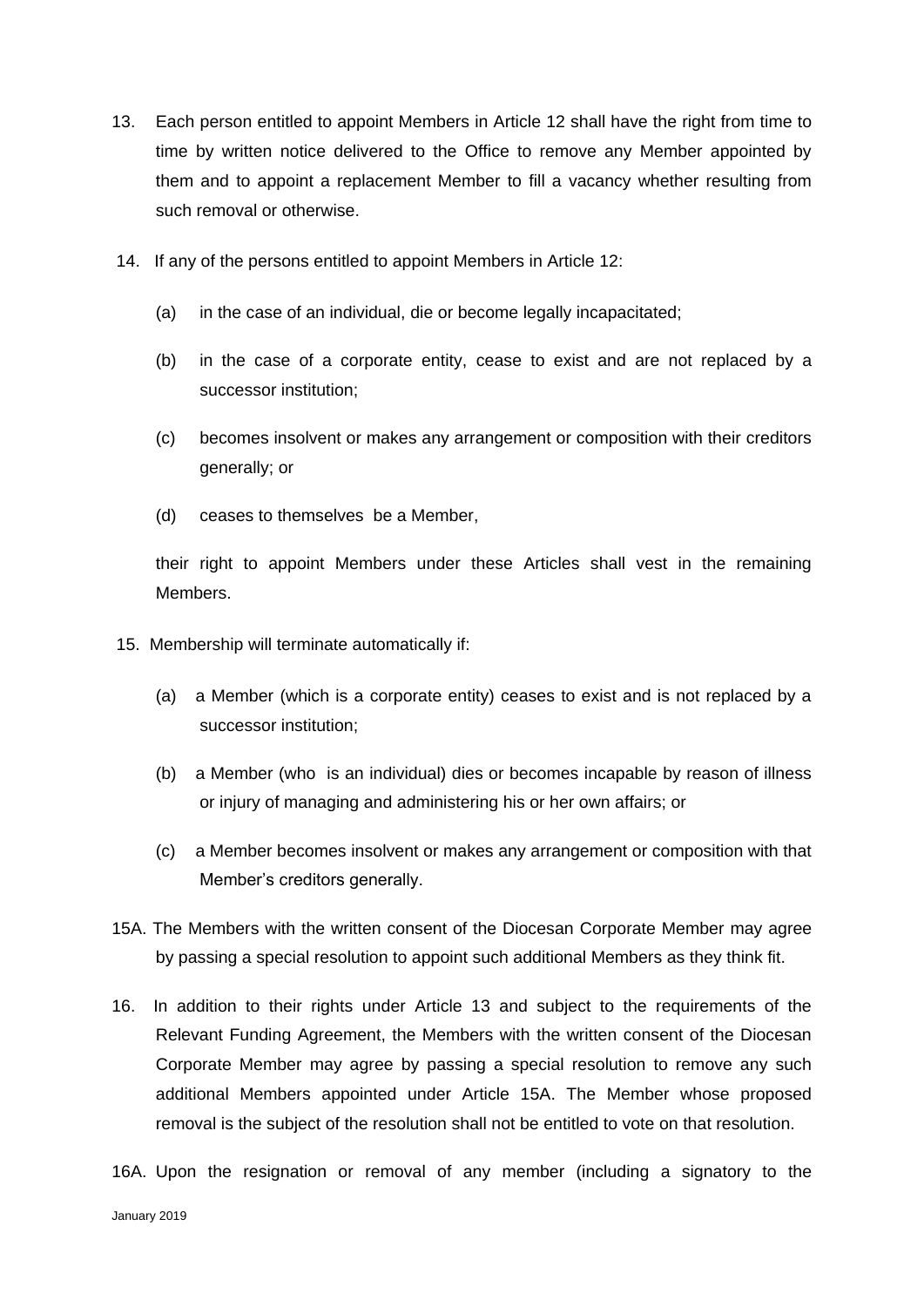Memorandum) other than the Diocesan Corporate Member the Members shall appoint by majority a replacement Member if required to ensure that the number of Members appointed to represent the interests of the Church of England shall not exceed 50% of the total number of Members.

- 16B. If the number of Members appointed to represent the interests of the Church of England is less than 50% of the total number of Members the Diocesan Corporate Member may appoint additional Members provided that the total proportion of Members appointed to represent the interests of the Church of England does not exceed 50% of the total number of Members.
- 16C. In exercising their rights under these Articles and the Companies Act 2006, the Members shall not do any thing or take any action which would cause the Company to contravene its Objects.
- 17. Every person nominated to be a Member of the Company shall sign a written consent to become a Member or sign the register of Members on becoming a Member.
- 18. Any individual (but not corporate) Member may resign provided that after such resignation the number of Members is not less than three. A Member shall cease to be one immediately on the receipt by the Company of a notice in writing signed by the person or persons entitled to remove him under Articles 13 or 16 provided that no such notice shall take effect when the number of Members is less than three unless it contains or is accompanied by the appointment of a replacement Member.
- 18A. The Diocesan Corporate Member is not precluded by its membership of the Company from taking any action or exercising any function it has as Diocesan Board of Education under the Measure.

# **MEMBERS' MEETINGS: ANNUAL GENERAL MEETINGS AND GENERAL MEETINGS**

19. The Company shall hold an Annual General Meeting each Academy Financial year in addition to any other meetings in that year, and shall specify the meeting as such in the notices calling it; and not more than fifteen months shall elapse between the date of one Annual General Meeting of the Company and that of the next; provided that so long as the Company holds its first Annual General Meeting within eighteen months of its incorporation, it need not hold it in the year of its incorporation or in the following year. The Annual General Meeting shall be held at such time and place as the Trustees shall appoint. All meetings of the Members other than Annual General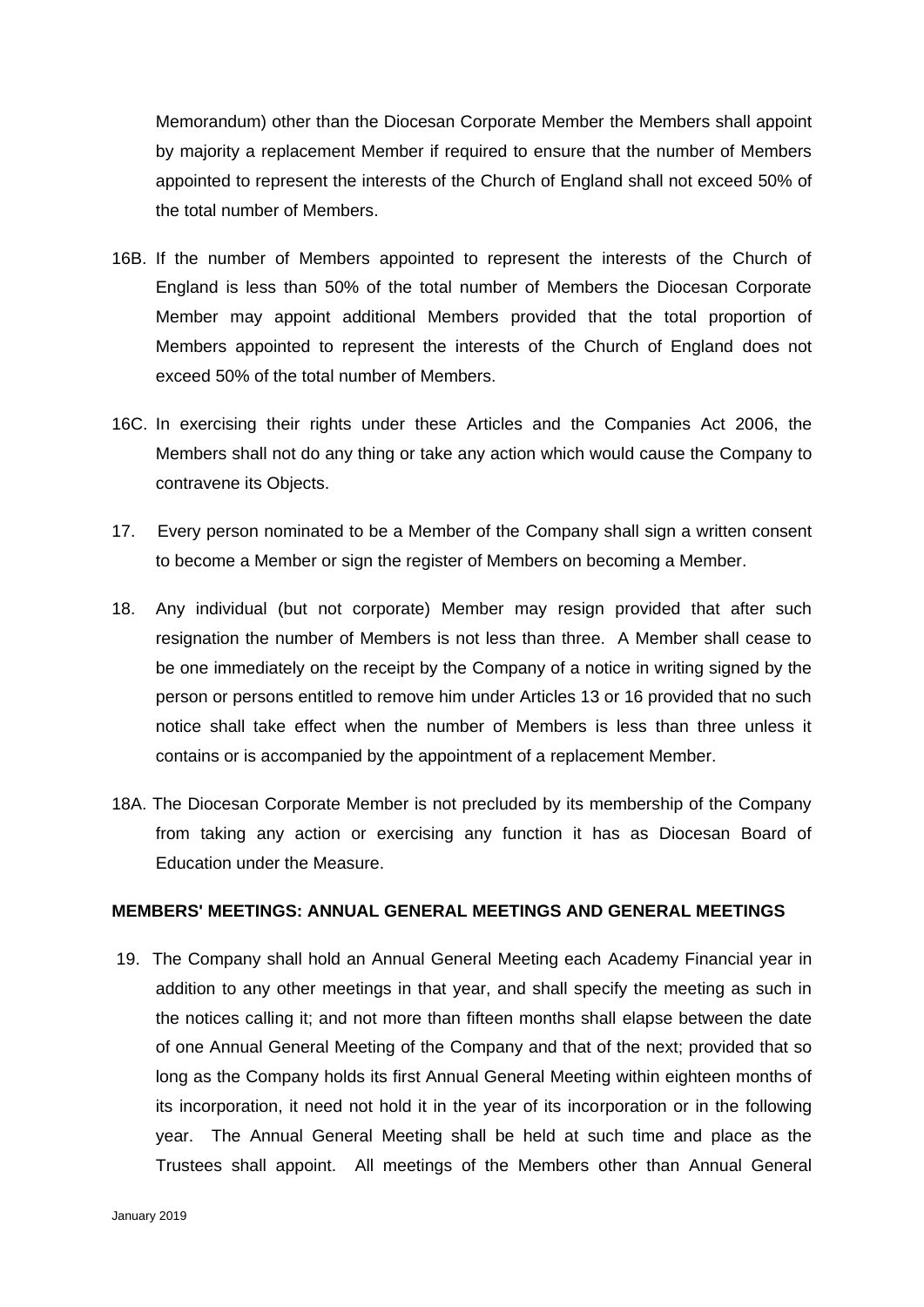Meetings shall be called General Meetings

20. The Trustees may call General Meetings and, on the requisition of Members pursuant to the provisions of the Companies Act 2006, shall forthwith proceed to convene a General Meeting in accordance with that Act. If there are not within the United Kingdom sufficient Trustees to call a General Meeting, any Trustee or any Member of the Company may call a General Meeting.

# **NOTICE OF GENERAL MEETINGS**

- 21. General Meetings shall be called by at least fourteen clear days' notice but a General Meeting may be called by shorter notice if it is so agreed by a majority in number of Members having a right to attend and vote and together representing not less than 90% of the total voting rights at that meeting.
- 21A. The notice shall specify the time and place of the meeting and the general nature of the business to be transacted and, in the case of an Annual General Meeting, shall specify the meeting as such. The notice shall also state that the Member is entitled to appoint a proxy. The notice shall be given to all the Members, all Trustees and the auditors.
- 22. The accidental omission to give notice of a meeting to, or the non-receipt of notice of a meeting by, any person entitled to receive notice shall not invalidate the proceedings at that meeting.

# **PROCEEDINGS AT GENERAL MEETINGS**

- 23. No business shall be transacted at any meeting unless a quorum is present. A Member counts towards the quorum by being present either in person or by proxy. Two persons entitled to vote upon the business to be transacted, each being a Member or a proxy of a Member or a duly authorised representative of a corporate Member shall constitute a quorum.
- 24. If a quorum is not present within half an hour from the time appointed for the meeting, or if during a meeting a quorum ceases to be present, the meeting shall stand adjourned to the same day in the next week at the same time and place or to such time and place as the Trustees may determine.
- 25. The Members present and entitled to vote at the meeting shall elect by ordinary resolution one of their number to be the chairman of the General Meeting, and such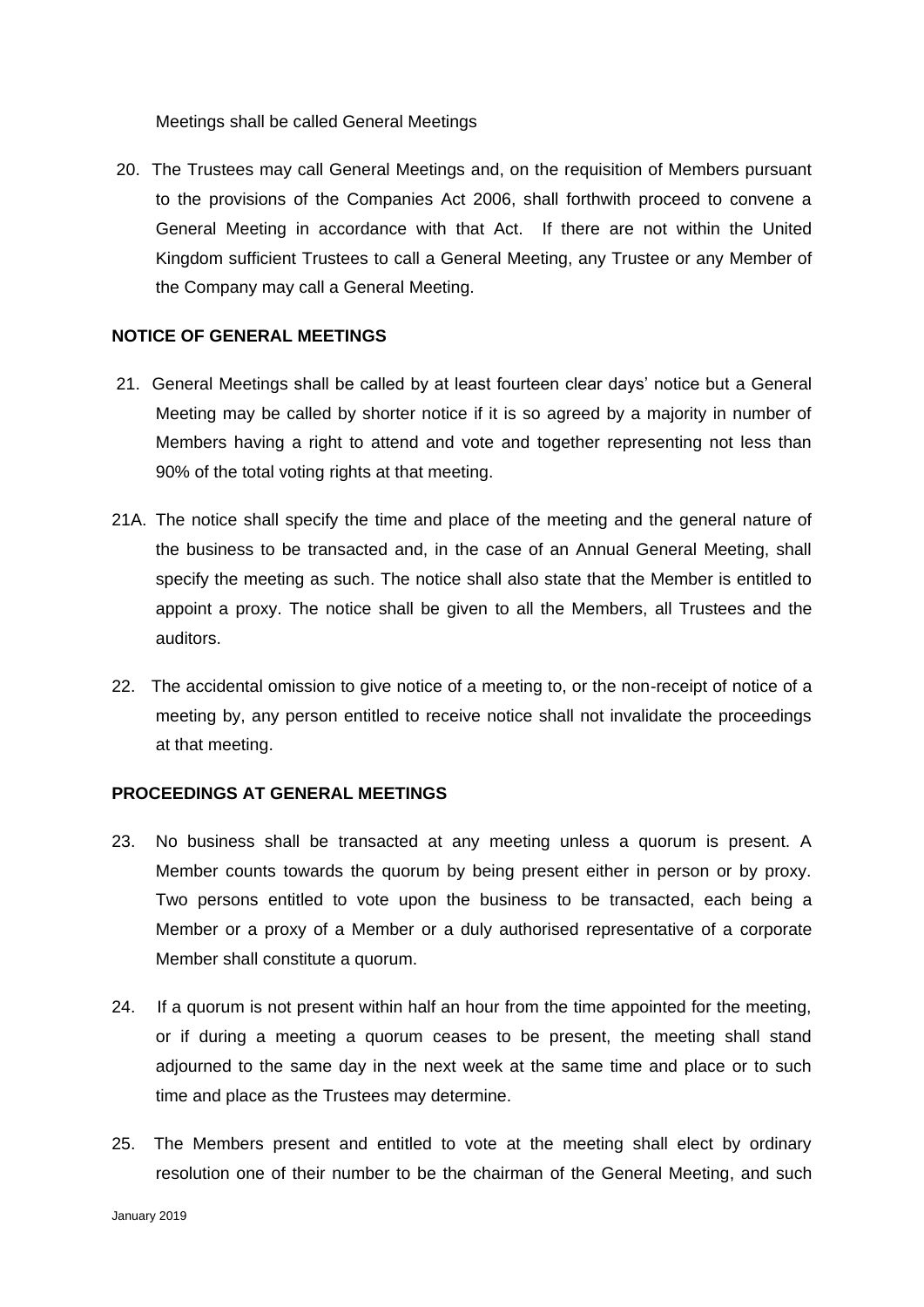election shall be binding on all Members and Trustees present at the meeting.

- 26. Not used.
- 27. A Trustee shall, notwithstanding that he is not a Member, be entitled to attend and speak at any General Meeting.
- 28. The chairman may, with the consent of a majority of the Members at a meeting at which a quorum is present (and shall if so directed by the meeting), adjourn the meeting from time to time and from place to place, but no business shall be transacted at any adjourned meeting other than the business which might properly have been transacted at the meeting had the adjournment not taken place. When a meeting is adjourned for fourteen days or more, at least seven clear days' notice shall be given specifying the time, date and place of the adjourned meeting and the general nature of the business to be transacted. Otherwise it shall not be necessary to give any such notice.
- 29. A resolution put to the vote of the meeting shall be decided on a show of hands unless before, or on the declaration of the result of the show of hands, a poll is duly demanded. Subject to the provisions of the Companies Act 2006, a poll may be demanded:
	- (a) by the chairman; or
	- (b) by at least two Members having the right to vote at the meeting; or,
	- (c) by a Member or Members representing not less than one-tenth of the total voting rights of all the Members having the right to vote at the meeting.
- 30. Unless a poll is duly demanded a declaration by the chairman that a resolution has been carried or carried unanimously, or by a particular majority, or lost, or not carried by a particular majority and an entry to that effect in the minutes of the meeting shall be conclusive evidence of the fact without proof of the number or proportion of the votes recorded in favour of or against such resolution.
- 31. The demand for a poll may be withdrawn, before the poll is taken, but only with the consent of the chairman. The withdrawal of a demand for a poll shall not invalidate the result of a show of hands declared before the demand for the poll was made.
- 32. A poll shall be taken as the chairman directs and he may appoint scrutineers (who need not be Members) and fix a time, date and place for declaring the results. The result of the poll shall be deemed to be the resolution of the meeting at which the poll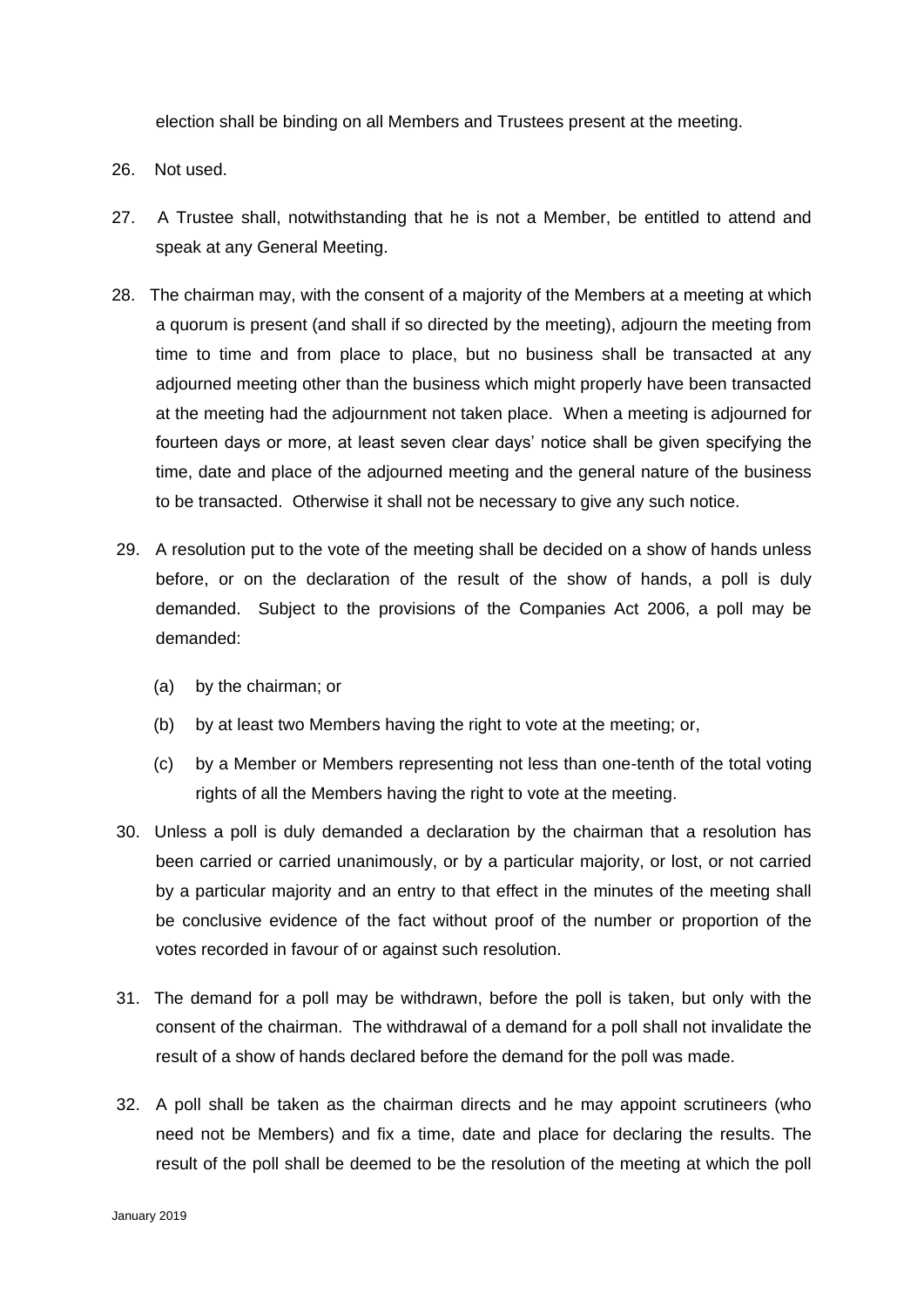was demanded.

- 33. A poll demanded on the election of the chairman or on a question of adjournment shall be taken immediately. A poll demanded on any other question shall be taken either immediately or at such time, date and place as the chairman directs not being more than thirty days after the poll is demanded. The demand for a poll shall not prevent continuance of a meeting for the transaction of any business other than the question on which the poll is demanded. If a poll is demanded before the declaration of the result of a show of hands and the demand is duly withdrawn, the meeting shall continue as if the demand had not been made.
- 34. No notice need be given of a poll not taken immediately if the time, date and place at which it is to be taken are announced at the meeting at which it is demanded. In other cases at least seven clear days' notice shall be given specifying the time, date and place at which the poll is to be taken.
- 35. A resolution in writing agreed by such number of members as required if it had been proposed at a General Meeting shall be as effectual as if it had been passed at a General Meeting duly convened and held provided that a copy of the proposed resolution has been sent to every Member. The resolution may consist of several instruments in the like form each agreed by one or more Members.

#### **VOTES OF MEMBERS**

- 36. On the show of hands every Member present in person shall have one vote. On a poll every Member present in person or by proxy shall have one vote.
- 37. Not used.
- 38. No Member shall be entitled to vote at any General Meeting unless all moneys then payable by him to the Company have been paid.
- 39. No objections shall be raised to the qualification of any person to vote at any General Meeting except at the meeting or adjourned meeting at which the vote objected to is tendered, and every vote not disallowed at the meeting shall be valid. Any objection made in due time shall be referred to the chairman whose decision shall be final and conclusive.
- 40. An instrument appointing a proxy shall be in writing, signed by or on behalf of the appointer and shall be in the following form (or in a form as near thereto as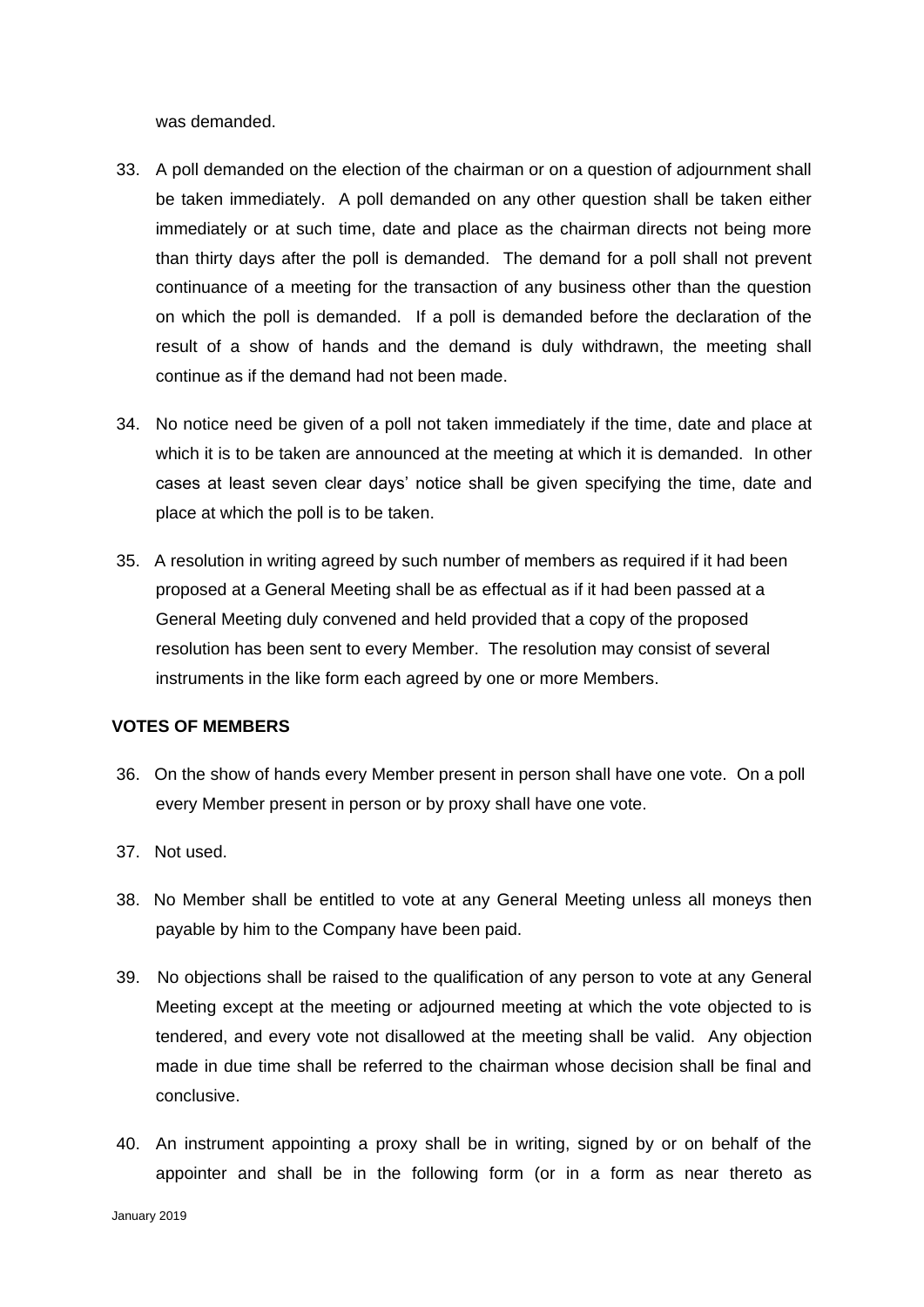circumstances allow or in any other form which is usual or which the Trustees may approve) -

"I/We, …….., of ………, being a Member/Members of the above named Company, hereby appoint …… of ……, or in his absence, …….. of ……. as my/our proxy to attend, speak and vote in my/our name[s] and on my/our behalf at the Annual General Meeting/ General Meeting of the Company to be held on …..20[ ], and at any adjournment thereof.

Signed on ….. 20[ ]"

41. Where it is desired to afford Members an opportunity of instructing the proxy how he shall act the instrument appointing a proxy shall be in the following form (or in a form as near thereto as circumstances allow or in any other form which is usual or which the Trustees may approve) -

> "I/We, ……., of ……., being a Member/Members of the above-named Company, hereby appoint .... of ......., or in his absence, ..... of ......, as my/our proxy to attend, speak and vote in my/our name[s] and on my/our behalf at the Annual General Meeting/ General Meeting of the Company, to be held on …. 20[ ], and at any adjournment thereof.

This form is to be used in respect of the resolutions mentioned below as follows:

Resolution No. 1 \*for \* against

Resolution No. 2 \*for \* against.

\* Strike out whichever is not desired.

Unless otherwise instructed, the proxy may vote as he thinks fit or abstain from voting,

Signed on …. 20[ ]"

- 42. The instrument appointing a proxy and any authority under which it is signed or a copy of such authority certified by a notary or in some other way approved by the Members may:
	- (a) be deposited at the office or at such other place within the United Kingdom as is specified in the notice convening the meeting or in any instrument of proxy sent out by the Company in relation to the meeting not less than 48 hours before the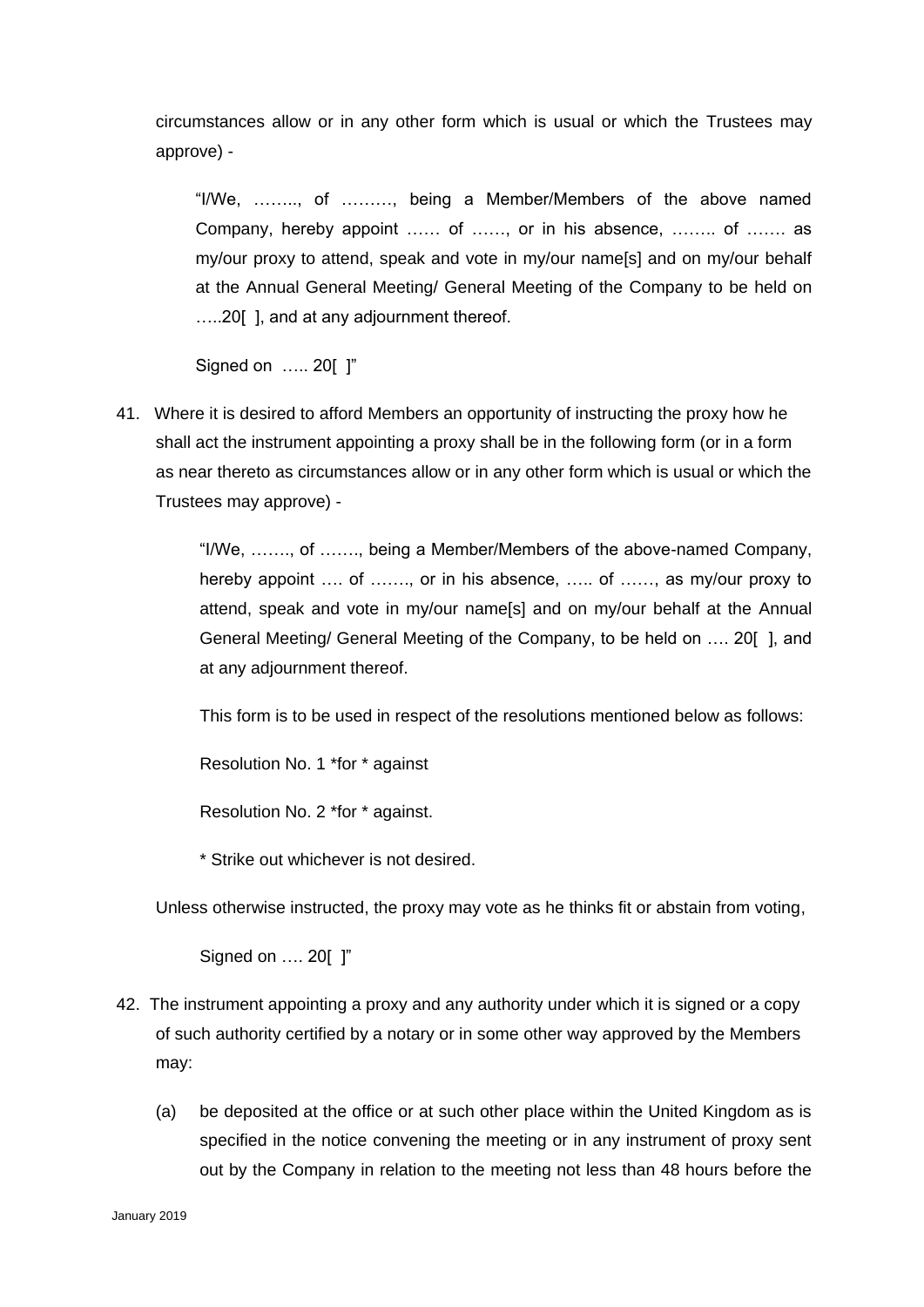time for holding the meeting or adjourned meeting at which the person named in the instrument proposes to vote, or

- (b) in the case of a poll taken more than 48 hours after it is demanded, be deposited as aforesaid after the poll has been demanded and not less than 24 hours before the time appointed for the taking of the poll; or
- (c) where the poll is not taken forthwith but is taken not more than 48 hours after it was demanded, be delivered at the meeting at which the poll was demanded to the chairman or to the Clerk or to any Trustee,

and an instrument of proxy which is not deposited or delivered in a manner so permitted shall be invalid.

- 43. A vote given or poll demanded by proxy or by the duly authorised representative of a corporation shall be valid notwithstanding the previous determination of the authority of the person voting or demanding a poll unless notice of the determination was received by the Company at the office or at such other place at which the instrument of proxy was duly deposited before the commencement of the meeting or adjourned meeting at which the vote given or the poll demanded or (or in the case of a poll taken otherwise than on the same day as the meeting or adjourned meeting) the time appointed for taking the poll.
- 44. Any organisation which is a Member of the Company may by resolution of its board of directors or other governing body authorise such person as it thinks fit to act as its representative at any meeting of the Company, and the person so authorised shall be entitled to exercise the same powers on behalf of the organisation which he represents as that organisation could exercise if it were an individual Member of the Company.

# **TRUSTEES**

- 45. The number of Trustees shall be not less than five, but (unless otherwise determined by ordinary resolution) shall not be subject to any maximum.
- 45A. All Trustees upon their appointment or election and before exercising any duties as a Trustee shall give a written undertaking to the Members to uphold the Objects of the Company.
	- 46. Subject to Articles 48-49 and 53, the Company shall have the following Trustees: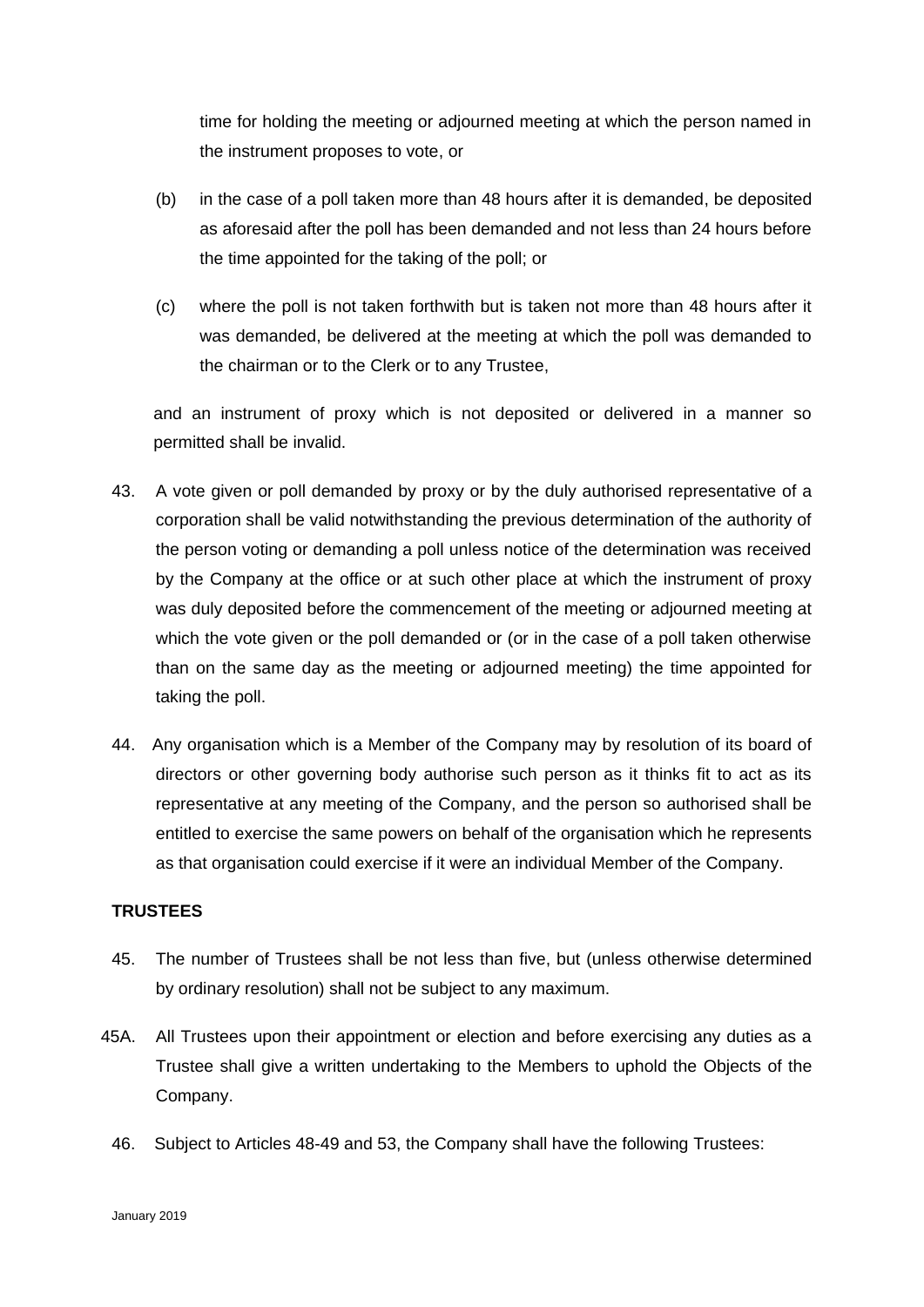- (a) No fewer than 3 Trustees, appointed under Article 50;
- (b) No fewer than 3 Trustees, appointed under Article 50A;
- (c) The Chief Executive Officer, if appointed under Article 57;
- (d) A minimum of 2 Parent Trustees elected or appointed under Articles 53-56 in the event that no Local Governance Committees are established under Article 100(a) or if no provision is made, or is planned, for at least 2 Parent Local Governors on each established Local Governance Committee pursuant to Article 101A.
- 47. The Company may also have any Co-opted Trustee appointed under Article 58.
- 48. The first Trustees shall be those persons named in the statement delivered pursuant to sections 9 and 12 of the Companies Act 2006.
- 49. Future Trustees shall be appointed or elected, as the case may be, under these Articles. Where it is not possible for such a Trustee to be appointed or elected due to the fact that an Academy has not yet been established, then the relevant Article or part thereof shall not apply.

#### **APPOINTMENT OF TRUSTEES**

- 50. The Members shall appoint by ordinary resolution a minimum of three Trustees.
- 50A. The Diocesan Corporate Member shall appoint at least three (and in its absolute discretion may appoint more than three) Trustees provided that the Trustees appointed under this Article shall not exceed 50% of the total number of Trustees.
- 50B. The total number of Trustees including the Chief Executive Officer if appointed to act as Trustee under Article 57 who are employees of the Company shall not exceed one third of the total number of Trustees.
- 50C. Not used.
- 50D. Not used.
- 51. Not used.
- 52. Not used.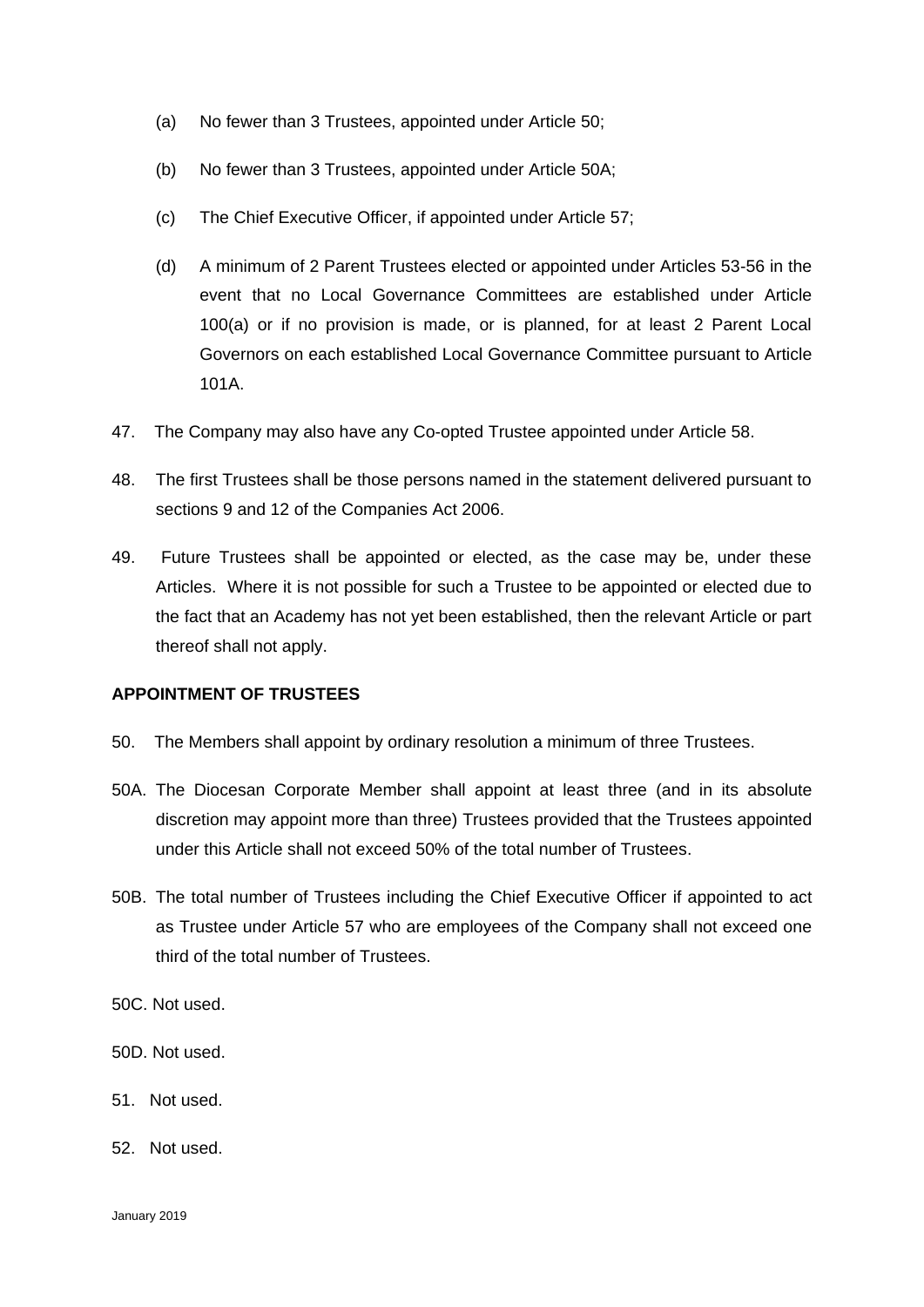### **PARENT TRUSTEES**

- 53. In circumstances where the Trustees have not appointed Local Governance Committees in respect of the Academies as envisaged in Article 100(a) or if no provision is made for at least 2 Parent Local Governors on each established Local Governance Committee pursuant to Article 101A there shall be a minimum of two Parent Trustees and otherwise such number as the Members shall decide who shall be appointed or elected in accordance with Articles 54 - 56.
- 54. Parent Trustees and Parent Local Governors shall be elected or, if the number of parents, or individuals exercising parental responsibility, standing for election is less than the number of vacancies, appointed (in accordance with the terms of reference determined by the Trustees from time to time). The elected or appointed Parent Trustees must be a parent, or an individual exercising parental responsibility, of a registered pupil at one or more of the Academies at the time when he is elected or appointed. The elected (or, if the number of parents or individuals exercising parental responsibility standing for election is less than the number of vacancies, appointed) Parent Local Governors of the Local Governance Committee must be a parent, or an individual exercising parental responsibility, of a registered pupil at one or more of the Academies overseen by the Local Governance Committee at the time when he is elected or appointed.
- 54AA. In the case of 16-19 Academies, references to 'a parent, or an individual exercising parental responsibility, of a registered pupil at one or more of the Academies' in Article 54 shall be deemed to be references to 'a parent or an individual exercising parental responsibility of, a registered student at that 16-19 Academy' or, in circumstances where no parent, or an individual exercising parental responsibility, of a registered student at the 16-19 Academy is willing or able to act as a Parent Trustee or a Parent Local Governor, references to 'a parent, or an individual exercising parental responsibility, of a registered pupil at one or more of the Academies' shall be deemed to be references to 'a parent, or an individual exercising parental responsibility, of a child of above compulsory school age but not above the age of 19.
- 54A. The number of Parent Trustees and Parent Local Governors required shall be made up by Parent Trustees and Parent Local Governors appointed by the Trustees if the number of parents, or individuals exercising parental responsibility, standing for election is less than the number of vacancies.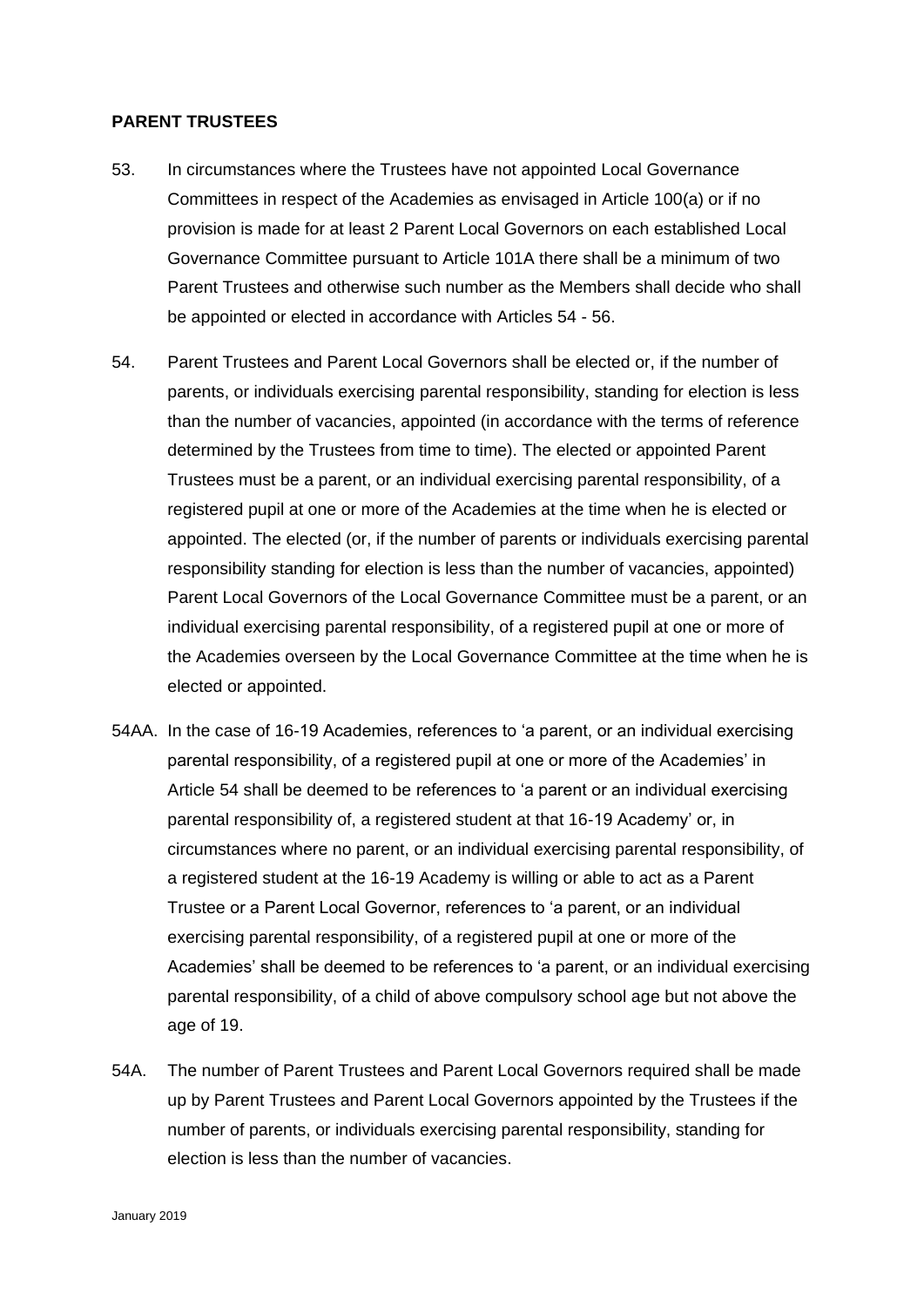- 55. The Trustees shall make all necessary arrangements for, and determine all other matters relating to, an election of the Parent Trustees or Parent Local Governors, including any question of whether a person is a parent, or an individual exercising parental responsibility, of a registered pupil at one of the Academies. Any election of the Parent Trustees or Parent Local Governors which is contested shall be held by secret ballot. For the purposes of any election of Parent Local Governors, any parent, or an individual exercising parental responsibility, of a registered pupil at the Academies overseen by the Local Governance Committee shall be eligible to vote.
- 56. In appointing a Parent Trustee or Parent Local Governor the Trustees shall appoint a person who is the parent, or an individual exercising parental responsibility, of a registered pupil at an Academy as described in Articles 54 and 54AA; or where the Trustees are exercising their power to appoint a Parent Trustee or Parent Local Governor and it is not reasonably practical to appoint a parent, or an individual exercising parental responsibility, as described in Articles 54 and 54AA, then the Trustees may appoint a person who is the parent, or an individual exercising parental responsibility, of a child within the age range of at least one of the Academies or, in the case of an appointment to a Local Governance Committee, the age range of at least one of the Academies overseen by that Local Governance Committee.

# **CHIEF EXECUTIVE OFFICER**

57. Providing that the Chief Executive Officer agrees so to act, the Members may by ordinary resolution appoint the Chief Executive Officer as a Trustee.

#### **CO-OPTED TRUSTEES**

58. The Trustees may appoint Co-opted Trustees. A 'Co-opted Trustee' means a person who is appointed to be a Trustee by being Co-opted by Trustees who have not themselves been so appointed. The Trustees may not co-opt an employee of the Company as a Co-opted Trustee if thereby the number of Trustees who are employees of the Company would exceed one third of the total number of Trustees including the Chief Executive Officer to the extent he is a Trustee.

59 - 63. Not used.

## **TERM OF OFFICE**

64. The term of office for any Trustee shall be four years, save that this time limit shall not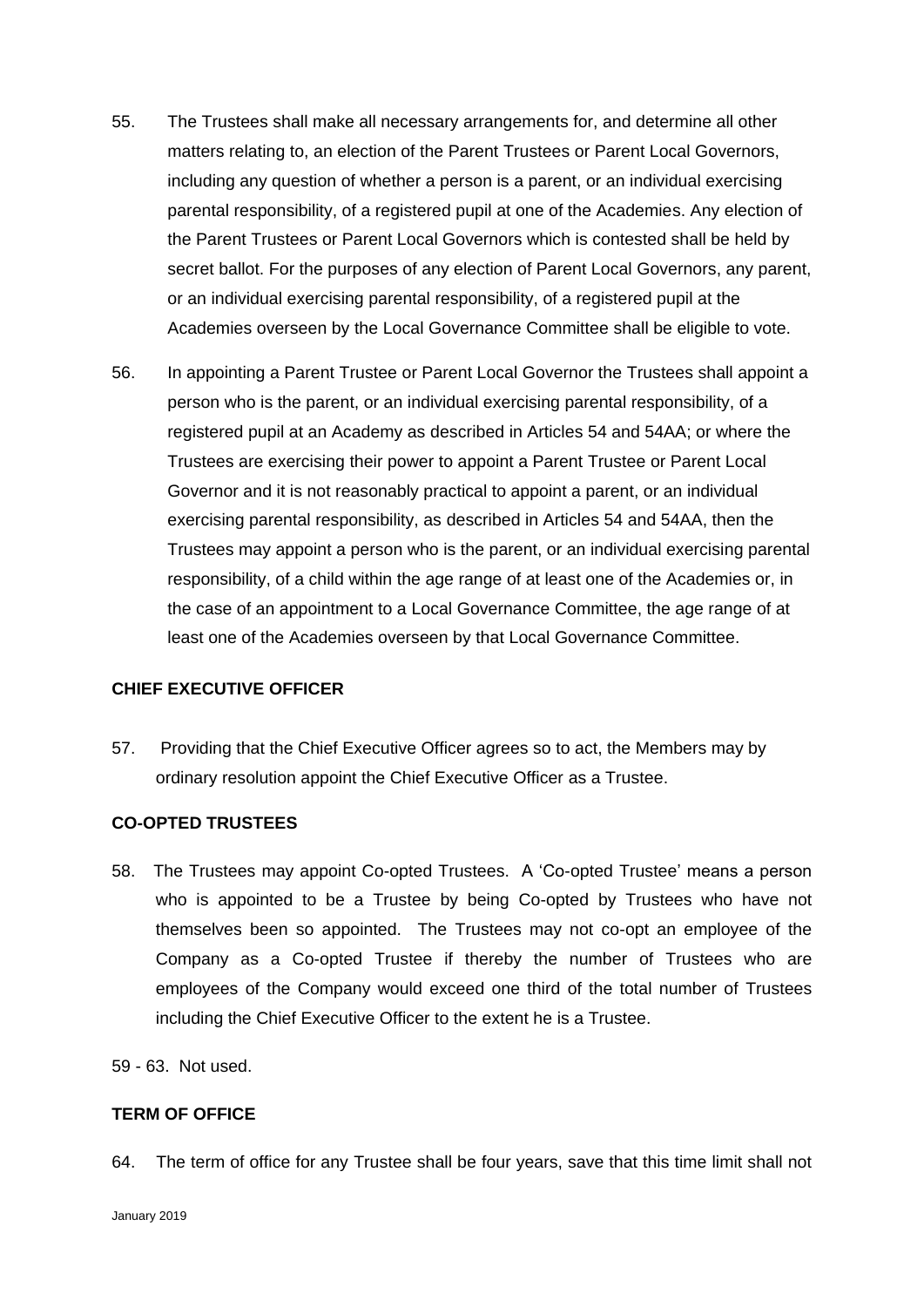apply to any post which is held ex-officio. Subject to remaining eligible to be a particular type of Trustee, any Trustee may be re-appointed or re-elected in General Meeting.

## **RESIGNATION AND REMOVAL**

- 65. A Trustee shall cease to hold office if he resigns his office by notice to the Company (but only if at least three Trustees will remain in office when the notice of resignation is to take effect).
- 66. A Trustee shall cease to hold office if he is removed by the person or persons who appointed or elected him, or otherwise by ordinary resolution of the Members in accordance with the Companies Act 2006.
- 67. Where a Trustee resigns his office or is removed from office, the Trustee or, where he is removed from office, those removing him, shall give written notice thereof to the Clerk.

# **DISQUALIFICATION OF TRUSTEES**

- 68. No person shall be qualified to be a Trustee unless he is aged 18 or over at the date of his election or appointment. No current pupil or current student of any Academy shall be a Trustee.
- 69. A Trustee shall cease to hold office if he becomes incapable by reason of illness or injury of managing or administering his own affairs.
- 70. A Trustee shall cease to hold office if he is absent without the permission of the Trustees from all their meetings held within a period of six months and the Trustees resolve that his office be vacated.
- 71. A person shall be disqualified from holding or continuing to hold office as a Trustee if:
	- (a) he has been declared bankrupt and/or his estate has been seized from his possession for the benefit of his creditors and the declaration or seizure has not been discharged, annulled or reduced; or
	- (b) he is the subject of a bankruptcy restrictions order or an interim order.
- 72. A person shall be disqualified from holding or continuing to hold office as a Trustee at any time when he is subject to a disqualification order or a disqualification undertaking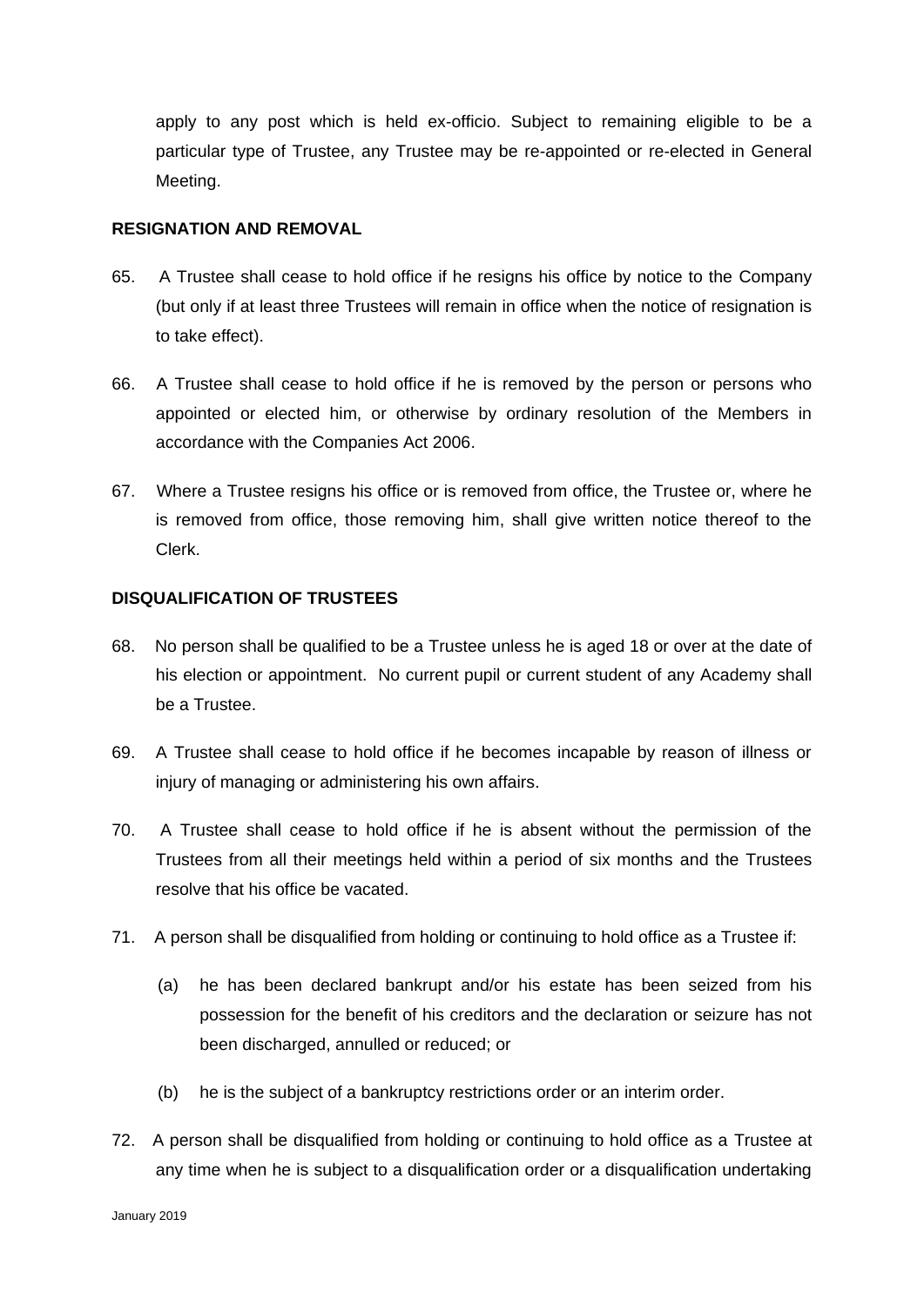under the Company Directors Disqualification Act 1986 or to an order made under section 429(2)(b) of the Insolvency Act 1986 (failure to pay under county court administration order).

- 73. A Trustee shall cease to hold office if he ceases to be a director of the Company by virtue of any provision in the Companies Act 2006 or is disqualified from acting as a trustee by virtue of section 178 of the Charities Act 2011 (or any statutory reenactment or modification of that provision).
- 74. A person shall be disqualified from holding or continuing to hold office as a Trustee if he has been removed from the office of director or trustee for a charity by an order made by the Charity Commission or the High Court on the grounds of any misconduct or mismanagement in the administration of the charity for which he was responsible or to which he was privy, or which he by his conduct contributed to or facilitated.
- 75. A person shall be disqualified from holding or continuing to hold office as a Trustee or a member of a Local Governance Committee if he has not given the undertaking required by Article 45A (or Article 103) as applicable.
- 76 Not used.
- 77. A person shall be disqualified from holding or continuing to hold office as a Trustee where he has, at any time, been convicted of any criminal offence, excluding any that have been spent under the Rehabilitation of Offenders Act 1974 as amended, and excluding any offence for which the maximum sentence is a fine or a lesser sentence except where a person has been convicted of any offence which falls under section 178 of the Charities Act 2011.
- 78. After the first Academy has opened, a person shall be disqualified from holding or continuing to hold office as a Trustee if he has not provided to the chairman of the Trustees a criminal records certificate at an enhanced disclosure level under section 113B of the Police Act 1997. In the event that the certificate discloses any information which would in the opinion of either the chairman or the Chief Executive Officer confirm their unsuitability to work with children that person shall be disqualified. If a dispute arises as to whether a person shall be disqualified, a referral shall be made to the Secretary of State to determine the matter. The determination of the Secretary of State shall be final.
- January 2019 79. Where, by virtue of these Articles a person becomes disqualified from holding, or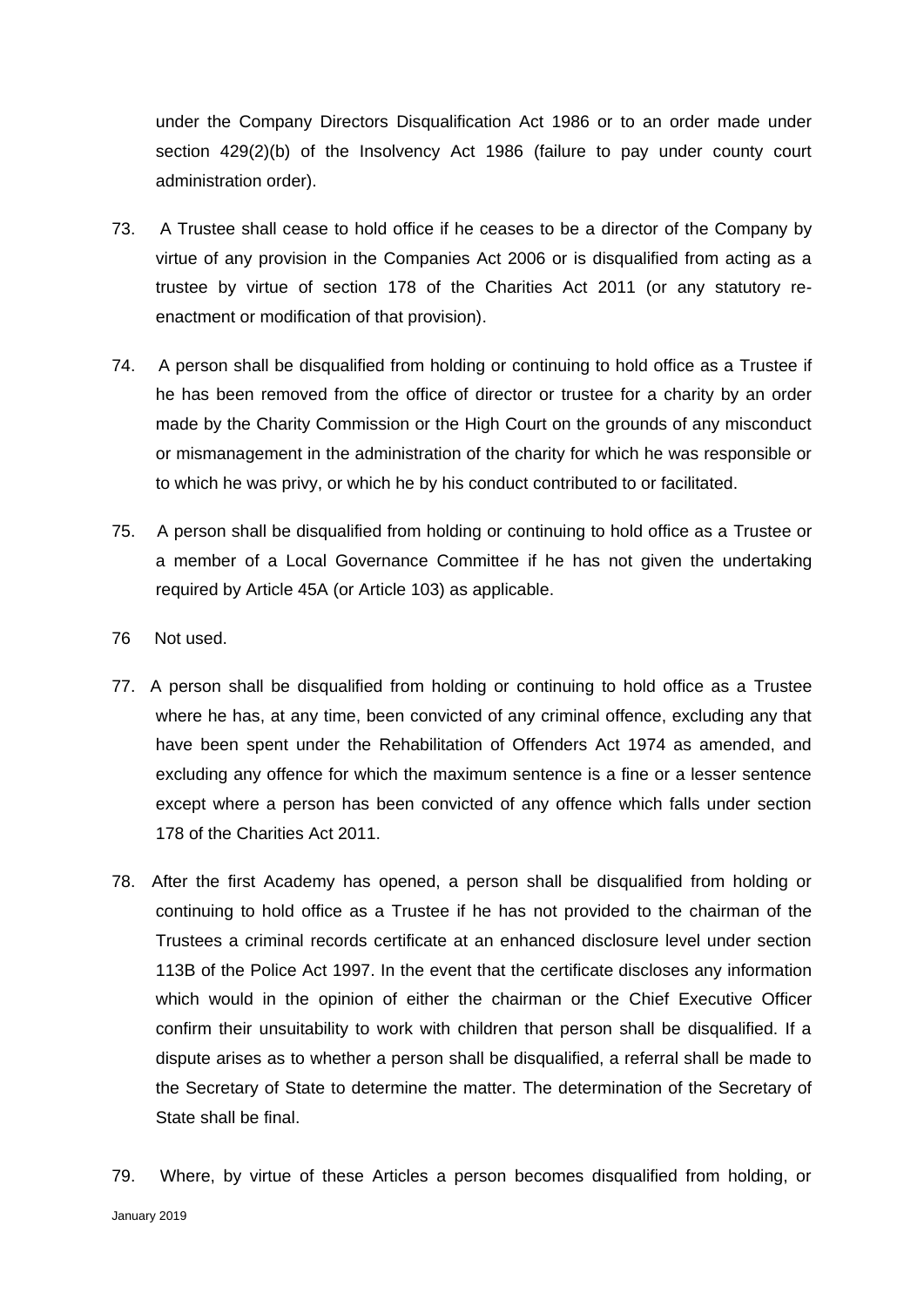continuing to hold office as a Trustee; and he is, or is proposed, to become such a Trustee, he shall upon becoming so disqualified give written notice of that fact to the Clerk.

80. Articles 68 to 75, Articles 77 to 79 and Articles 97 to 98B also apply to any member of any committee of the Trustees, including a Local Governance Committee, who is not a Trustee.

## **CLERK TO THE TRUSTEES**

81. The Clerk shall be appointed by the Trustees for such term, at such remuneration and upon such conditions as they may think fit; and any Clerk so appointed may be removed by them. The Clerk shall not be a Trustee, or the Chief Executive Officer or a Principal. Notwithstanding this Article, the Trustees may, where the Clerk fails to attend a meeting of theirs, appoint any one of their number or any other person to act as Clerk for the purposes of that meeting. The Clerk may, but need not, be the appointed company secretary of the Company.

#### **CHAIRMAN AND VICE-CHAIRMAN OF THE TRUSTEES**

- 82. The Trustees shall for each school year elect a chairman and a vice-chairman from among their number. A Trustee who is employed by the Company shall not be eligible for election as chairman or vice-chairman.
- 83. Subject to Article 84, the chairman or vice-chairman shall hold office as such until his successor has been elected in accordance with Article 85.
- 84. The chairman or vice-chairman may at any time resign his office by giving notice in writing to the Clerk. The chairman or vice-chairman shall cease to hold office if:
	- (a) he ceases to be a Trustee;
	- (b) he is employed by the Company;
	- (c) he is removed from office in accordance with these Articles; or
	- (d) in the case of the vice-chairman, he is elected in accordance with these Articles to fill a vacancy in the office of chairman.
- 85. Where by reason of any of the matters referred to in Article 84, a vacancy arises in the office of chairman or vice-chairman, the Trustees shall at their next meeting elect one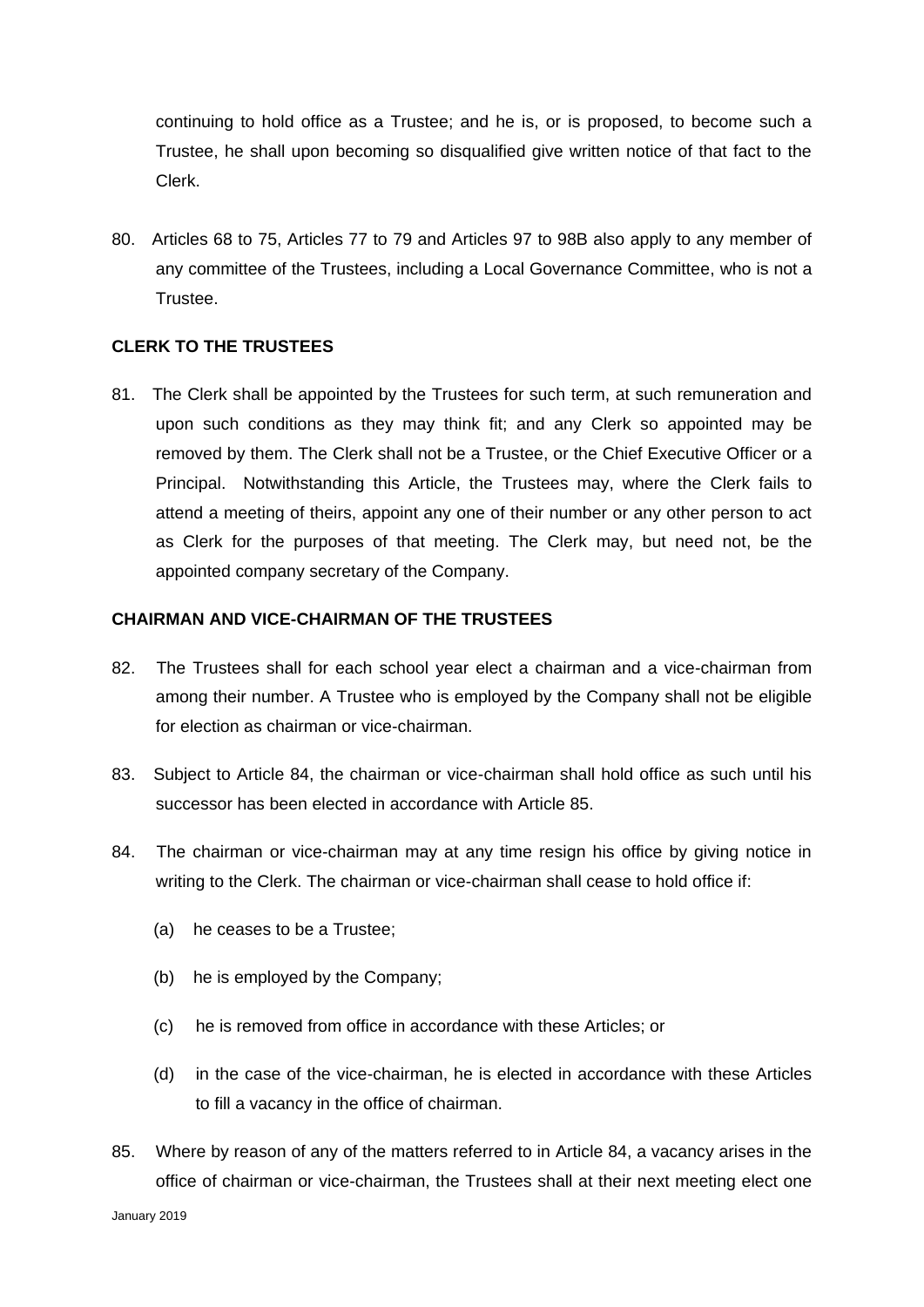of their number to fill that vacancy.

- 86. Where the chairman is absent from any meeting or there is at the time a vacancy in the office of the chairman, the vice-chairman shall act as the chair for the purposes of the meeting.
- 87-89 Not used.
- 90. The Trustees may remove the chairman or vice-chairman from office in accordance with these Articles.
- 91. A resolution to remove the chairman or vice-chairman from office which is passed at a meeting of the Trustees shall not have effect unless:
	- (i) it is confirmed by a resolution passed at a second meeting of the Trustees held not less than fourteen days after the first meeting; and
	- (ii) the matter of the chairman's or vice-chairman's removal from office is specified as an item of business on the agenda for each of those meetings.
- 92. Before the Trustees resolve at the relevant meeting on whether to confirm the resolution to remove the chairman or vice-chairman from office, the Trustee or Trustees proposing his removal shall at that meeting state their reasons for doing so and the chairman or vice-chairman shall be given an opportunity to make a statement in response.

# **POWERS OF TRUSTEES**

- 93. Subject to provisions of the Companies Act 2006, the Articles and to any directions of the Members given by special resolution, the business of the Company shall be managed by the Trustees who may exercise all the powers of the Company. No alteration of the Articles and no such direction shall invalidate any prior act of the Trustees which would have been valid if that alteration had not been made or that direction had not been given. The powers given by this Article shall not be limited by any special power given to the Trustees by the Articles and a meeting of Trustees at which a quorum is present may exercise all the powers exercisable by the Trustees.
- 94. In addition to all powers hereby expressly conferred upon them and without detracting from the generality of their powers under the Articles the Trustees shall have the following powers, namely: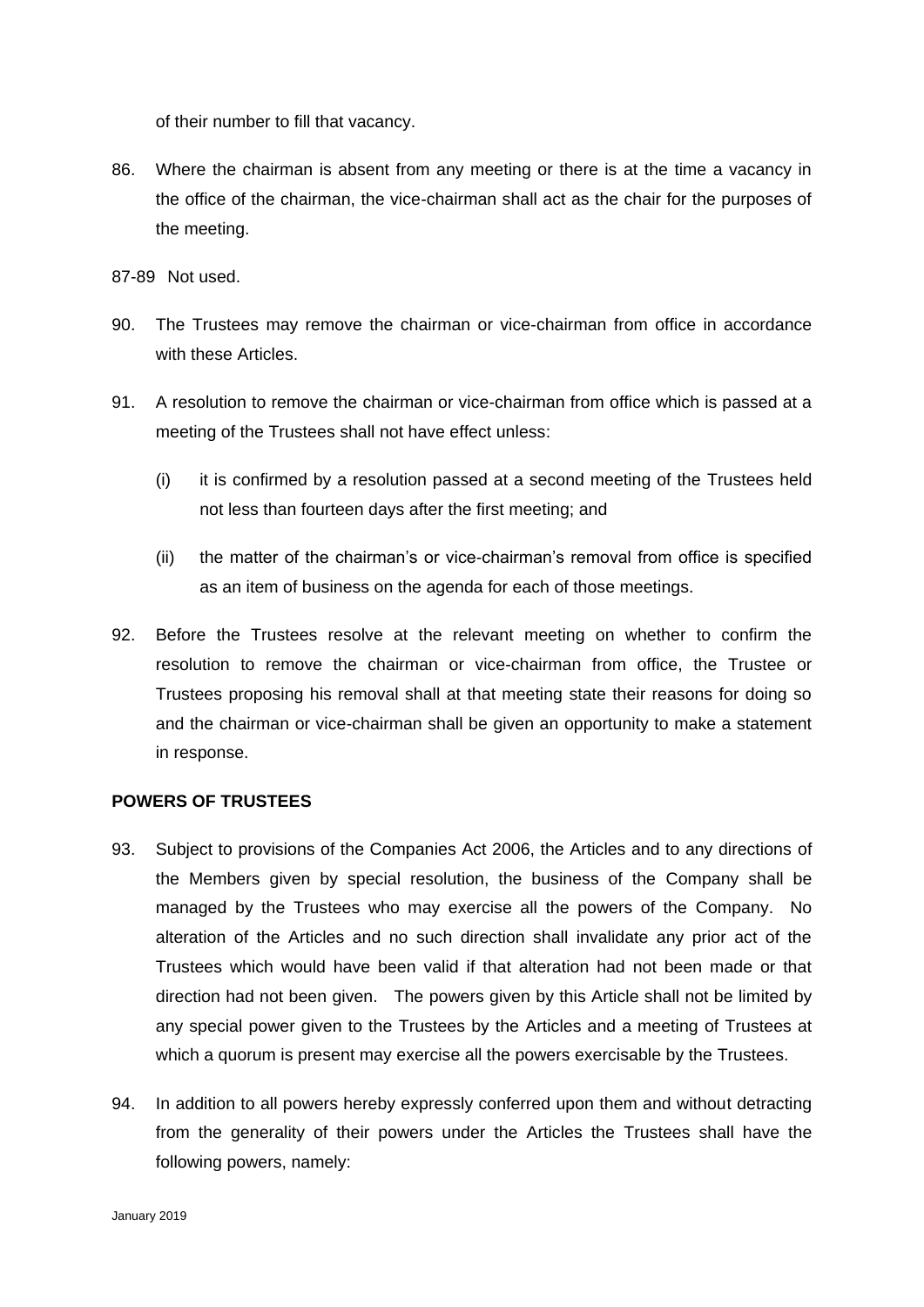- (a) to expend the funds of the Company in such manner as they shall consider most beneficial for the achievement of the Objects and to invest in the name of the Company such part of the funds as they may see fit and to direct the sale or transposition of any such investments and to expend the proceeds of any such sale in furtherance of the Objects;
- (b) to enter into contracts on behalf of the Company.
- 95. In the exercise of their powers and functions, the Trustees may consider any advice given by the Chief Executive Officer (to the extent that he is not a Trustee) and any other executive officer.
- 96. Any bank account in which any money of the Company is deposited shall be operated by the Trustees in the name of the Company. All cheques and orders for the payment of money from such an account shall be signed by at least two signatories authorised by the Trustees.

## **TRUSTEES' AND MEMBERS' CONFLICTS OF INTEREST**

- 97. Any Trustee who has or can have any direct or indirect duty or personal interest (including but not limited to any Personal Financial Interest) which conflicts or may conflict with his duties as a Trustee shall disclose that fact to the Trustees as soon as he becomes aware of it. A Trustee must absent himself from any discussions of the Trustees in which it is possible that a conflict will arise between his duty to act solely in the interests of the Company (including fulfilling its charitable objects) and any duty or personal interest (including but not limited to any Personal Financial Interest).
- 98. For the purpose of Article 97, a Trustee has a Personal Financial Interest if that interest is in respect of the employment or remuneration of, or the provision of any other benefit to, that Trustee as permitted by and as defined by Articles 6.5 - 6.9.
- 98A. The Diocesan Corporate Member shall not be deemed to have a conflict of loyalty or interest arising from its connection with the Church of England or its duty and functions under the Measure and no Member, Trustee or Local Governor appointed by them shall be deemed to have a conflict of loyalty arising from that appointment.
- 98B. If otherwise than a set out in Article 98A a conflict of interests arises for a Trustee because of a duty of loyalty owed to another organisation or person and the conflict is not authorised by virtue of any other provision in the articles, the unconflicted Trustees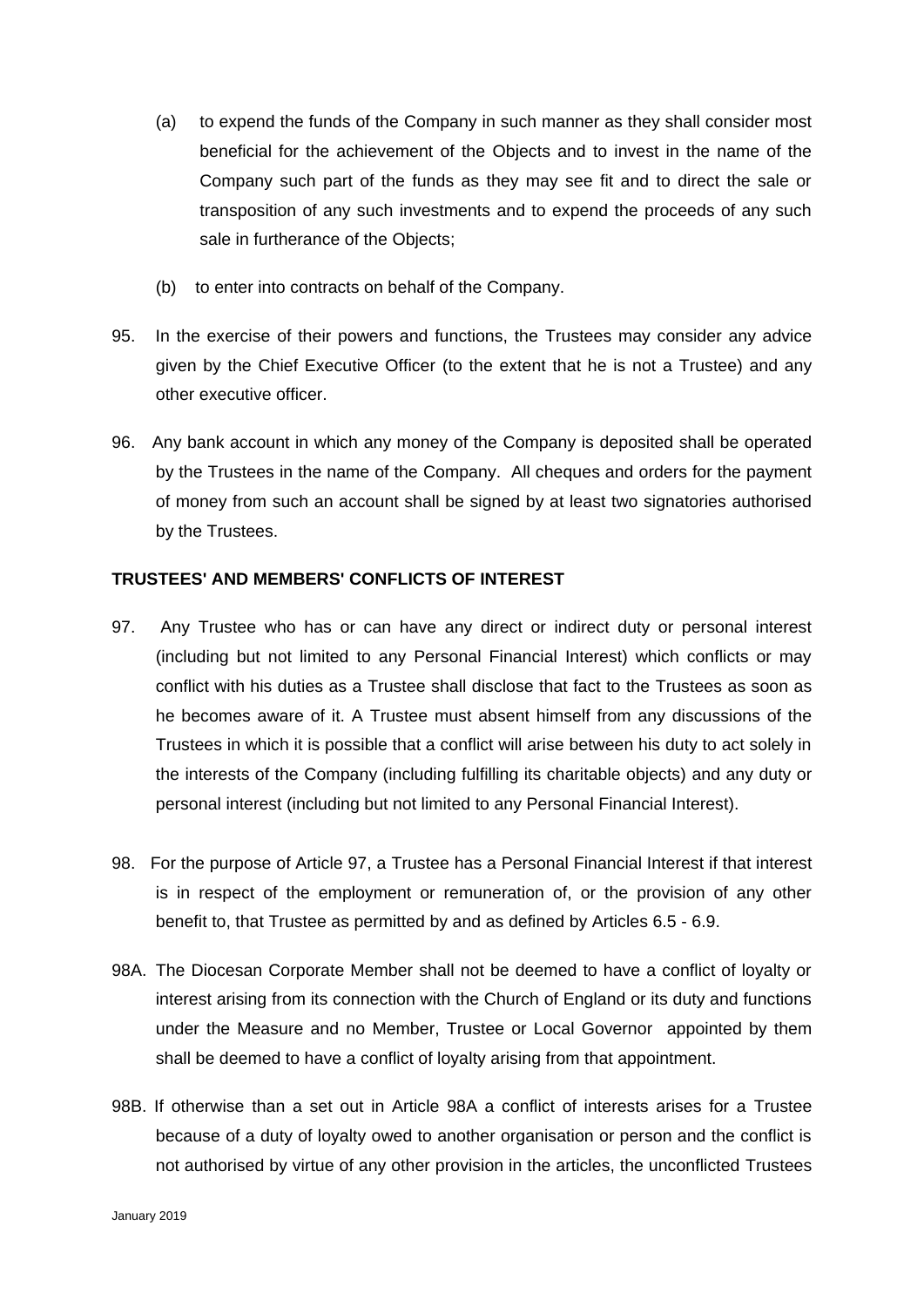may authorise such a conflict of interests where the following conditions apply:

- (a) the conflicted Trustee is absent from the part of the meeting at which there is discussion of any arrangement or transaction affecting that other organisation or person;
- (b) the conflicted Trustee does not vote on any such matter and is not to be counted when considering whether a quorum of Trustees is present at the meeting; and
- (c) the unconflicted Trustees consider it is in the interests of the charity to authorise the conflict of interests in the circumstances applying.

In this Article a conflict of interests arising because of a duty of loyalty owed to another organisation or person only refers to such a conflict which does not involve a direct or indirect benefit of any nature to a Trustee or to a connected person.

# **MINUTES OF TRUSTEES' MEETINGS**

99. The minutes of the proceedings of a meeting of the Trustees shall be drawn up and entered into a book kept for the purpose by the person acting as Clerk for the purposes of the meeting and shall be signed (subject to the approval of the Trustees) at the same or next subsequent meeting by the person acting as chairman thereof.

## **COMMITTEES**

- 100. Subject to these Articles, the Trustees:
	- (a) may appoint committees to be known as Local Governance Committees for each Academy (and the same Local Governance Committee may be appointed for more than one Academy; and
	- (b) may establish any other committee.
- 101. Subject to these Articles, the constitution, membership and proceedings of any committee shall be determined by the Trustees. The establishment, terms of reference, constitution and membership of any committee of the Trustees shall be reviewed at least once in every 12 months. The membership of any committee of the Trustees may include persons who are not Trustees, provided that (with the exception of the Local Governance Committees) a majority of members of any such committee shall be Trustees. Except in the case of a Local Governance Committee, no vote on any matter shall be taken at a meeting of a committee of the Trustees unless the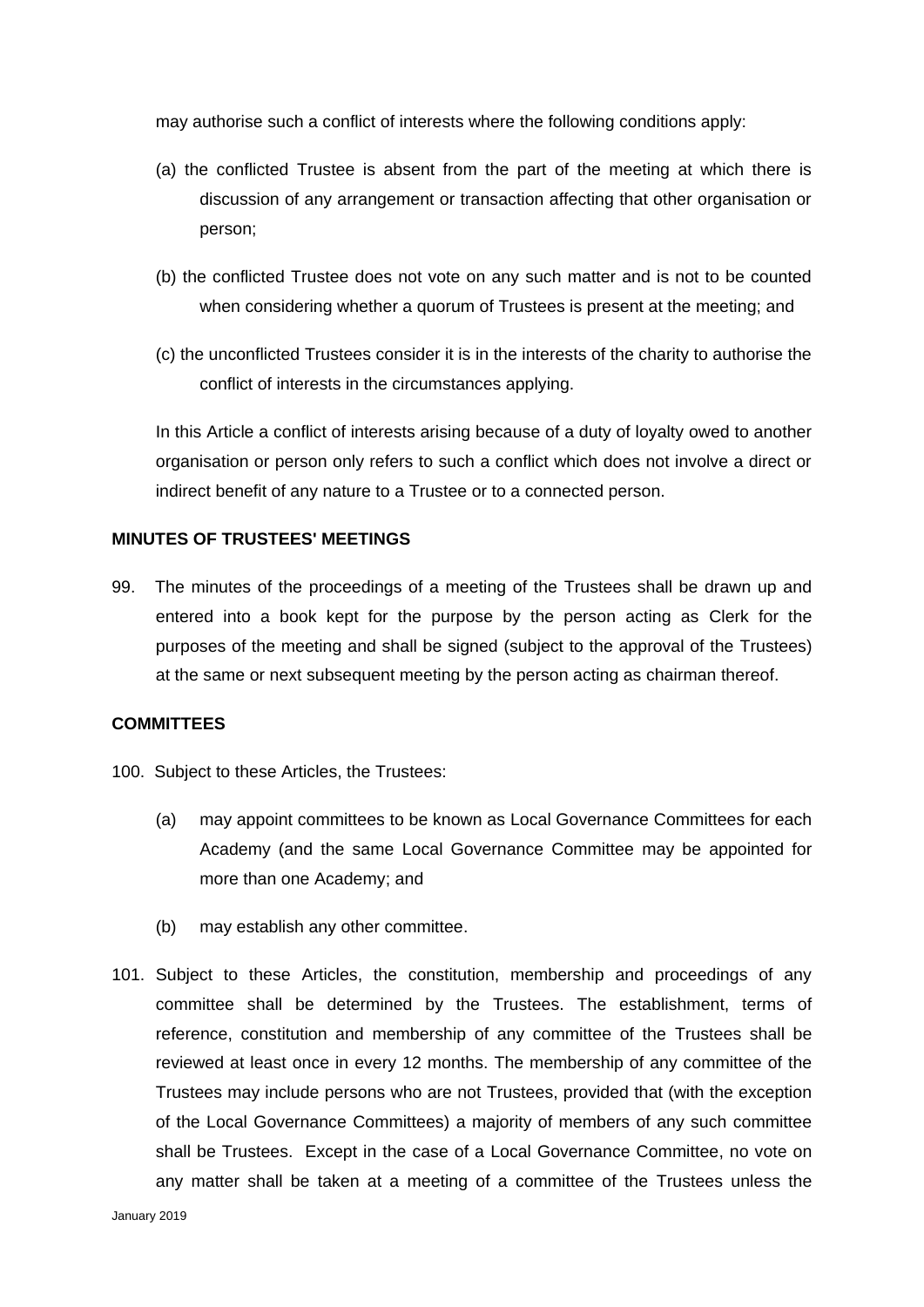majority of members of the committee present are Trustees.

- 101A. The Trustees shall ensure that any Local Governance Committee shall include at least two Parent Local Governors.
- 101B. The Trustees shall ensure that any Local Governance Committee constituted:
	- (a) in respect of any Academy that had previously been a voluntary controlled school immediately prior to conversion to Academy status shall have up to 25% of its members appointed by the Trustees with the consent of the Diocesan Corporate Member and that all its members shall sign an undertaking to the Diocesan Corporate Member to uphold the designated religious character of the said Academy;
	- (b) in respect of any Academy that had previously been a voluntary aided school immediately prior to conversion to Academy status shall have a majority of its members (except elected parent and any staff members) appointed by the Trustees with the consent of the Diocesan Corporate Member and that all its members shall sign an undertaking to the Diocesan Corporate Member to uphold the designated religious character of the said Academy;
	- (c) in respect of any Academy without a designated religious character shall have its members appointed by the Trustees taking into account the needs of the Academy and the Trustees shall recognise and support the individual ethos of the said Academy as a school not designated as having a religious character.
- 102. Any power of delegation exercised under Article 105 in relation to the establishment of a Local Governance Committee for an Academy shall be by way of Scheme of Delegation. The form of Scheme of Delegation to be used may be attached to these Articles and amended by the Trustees from time to time.
	- 103. All members of a Local Governance Committee shall upon their appointment or election, and before exercising any duties as a member of the Local Governance Committee, give a written undertaking to the Members to uphold the Objects of the Company. If they refuse to give such an undertaking they shall immediately be disqualified from holding office.
	- 104. The functions, duties and proceedings of the Local Governance Committees or committees shall be subject to regulations made by the Trustees from time to time. Local Governance Committees may also be established solely for the purpose of fulfilling an advisory function to the board of Trustees.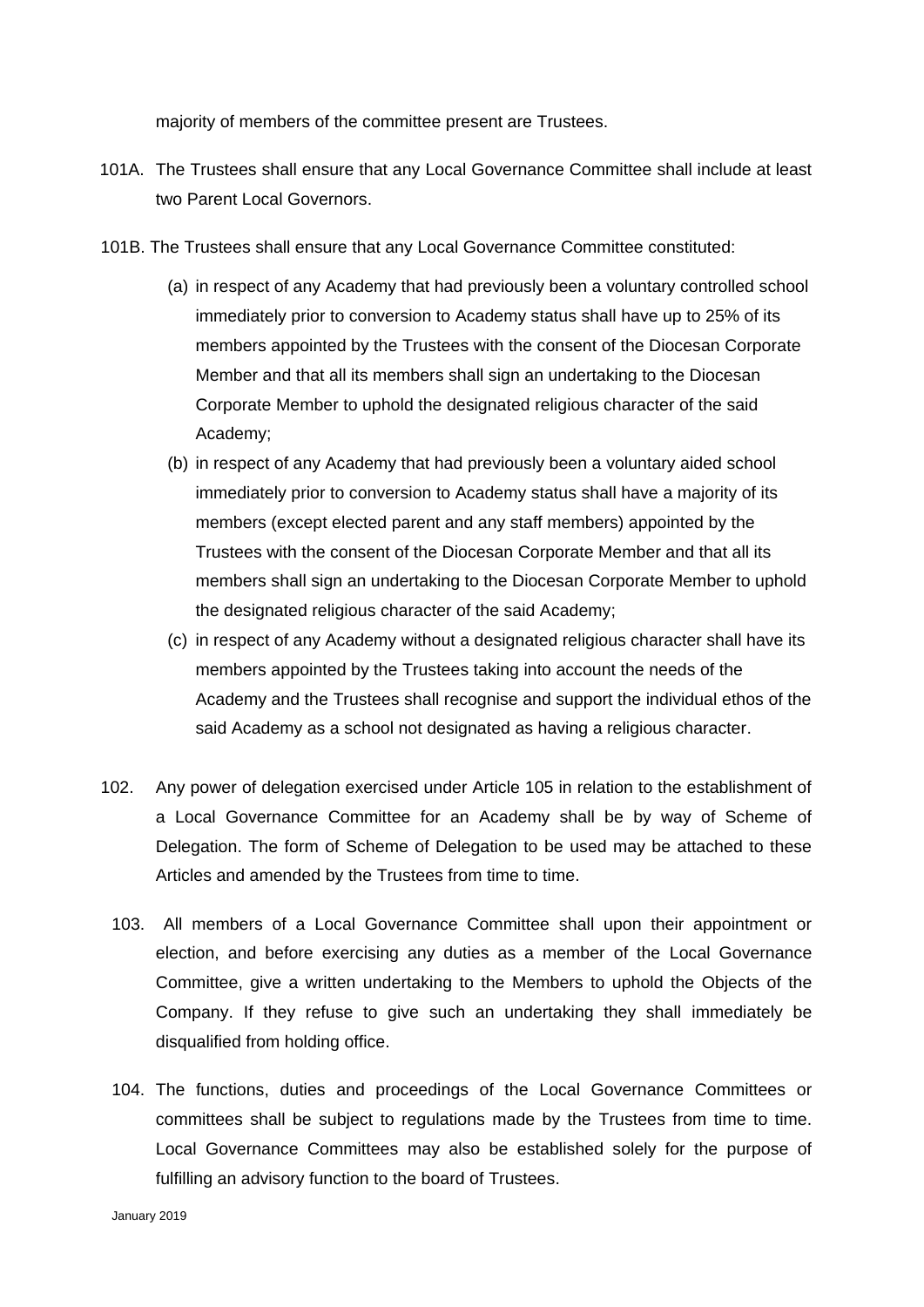#### **DELEGATION**

- 105. The Trustees may delegate any of their powers and functions (including the power to sub-delegate) to any Trustee, committee (including any Local Governance Committee), the Chief Executive Officer, a Principal or any other holder of an executive office. Any such delegation shall be made in writing and subject to any conditions the Trustees may impose, and may be revoked or altered.
- 105A. A Trustee, committee (including any Local Governance Committee), the Chief Executive Officer or any other holder of an executive office to whom a power or function of the Trustees is delegated under Article 105 may further sub-delegate those powers or functions (or any of them) to a further person. Where any power or function of the Trustees is sub-delegated by any person to whom it has been delegated, that person must inform the Trustees as soon as reasonably practicable which powers and functions have been further delegated and to whom, and any such sub-delegation shall be made subject to any conditions the Trustees may impose, and may be revoked or altered by the Trustees.
- 106. Where any power or function of the Trustees has been exercised by any committee (including any Local Governance Committee), any Trustee, the Chief Executive Officer, the Principals or any other holder of an executive office, or a person to whom a power or function has been sub-delegated under Article 105A, that person or committee shall report to the Trustees in respect of any action taken or decision made with respect to the exercise of that power or function at the meeting of the Trustees immediately following the taking of the action or the making of the decision.

#### **CHIEF EXECUTIVE OFFICER, PRINCIPALS AND STAFF**

- 107. The Trustees, with the involvement of and in consultation with the Diocesan Corporate Member and having made use of any relevant powers under section 124AA of the School Standards and Framework Act 1998 shall appoint the Chief Executive Officer. Subject to Article 105A, the Trustees may delegate such powers and functions as they consider are required by the Chief Executive Officer and Principals for the internal organisation, management and control of the Academies (including the implementation of all policies approved by the Trustees and for the direction of the teaching and curriculum at the Academies.
- 107A.The Trustees shall appoint the Principal of each Academy provided that: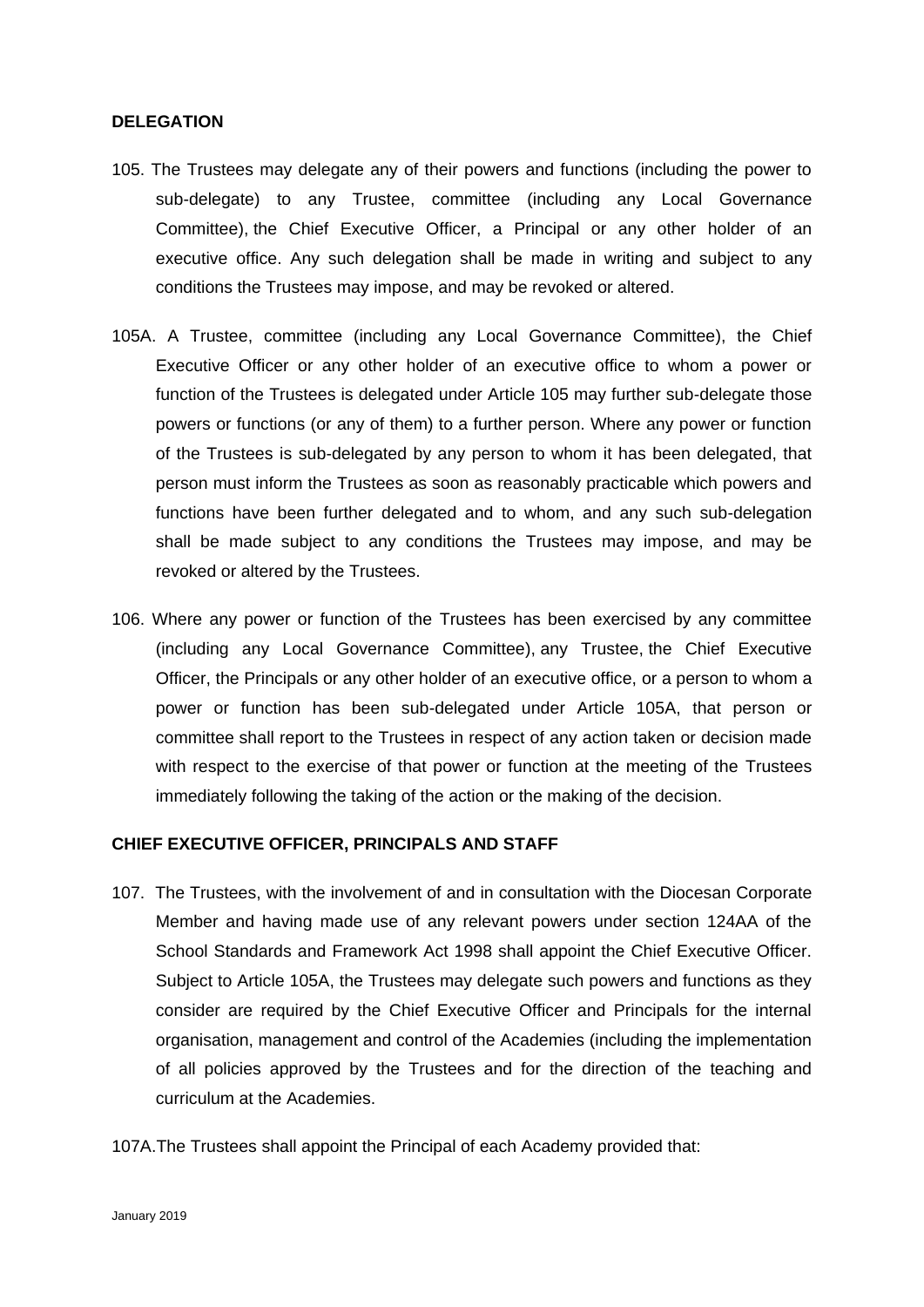- (a) in respect of the appointment of the Principal of any Academy that had immediately prior to conversion been a voluntary controlled school the Trustees may only appoint with the involvement and consent of the Diocesan Corporate Member and having made use of their powers under s124AA of the School Standards and Framework Act 1998; and
- (b) in respect of the appointment of the Principal of any Academy that had immediately prior to conversion been a voluntary aided school the Trustees may only appoint with the involvement and consent of the Diocesan Corporate Member and in any appointment in such a school will have regard, where relevant, to their powers under section 124A of the School Standards and Framework Act 1998 and to their power where relevant to declare an occupational requirement for the purposes of Part 1 of Schedule 9 of the Equality Act 2010 for non-teaching appointments where they believe this to be justified.

#### **MEETINGS OF THE TRUSTEES**

- 108. Subject to these Articles, the Trustees may regulate their proceedings as they think fit.
- 109. The Trustees shall hold at least three meetings in every school year. Meetings of the Trustees shall be convened by the Clerk. In exercising his functions under this Article the Clerk shall comply with any direction:
	- (a) given by the Trustees; or
	- (b) given by the chairman of the Trustees or, in his absence or where there is a vacancy in the office of chairman, the vice-chairman of the Trustees, so far as such direction is not inconsistent with any direction given as mentioned in (a) above.
- 110. Any three Trustees may, by notice in writing given to the Clerk, requisition a meeting of the Trustees and it shall be the duty of the Clerk to convene such a meeting as soon as is reasonably practicable.
- 111. Each Trustee shall be given at least seven clear days before the date of a meeting:
	- (i) notice in writing thereof, signed by the Clerk, and sent to each Trustee at the address provided by each Trustee from time to time; and
	- (ii) a copy of the agenda for the meeting,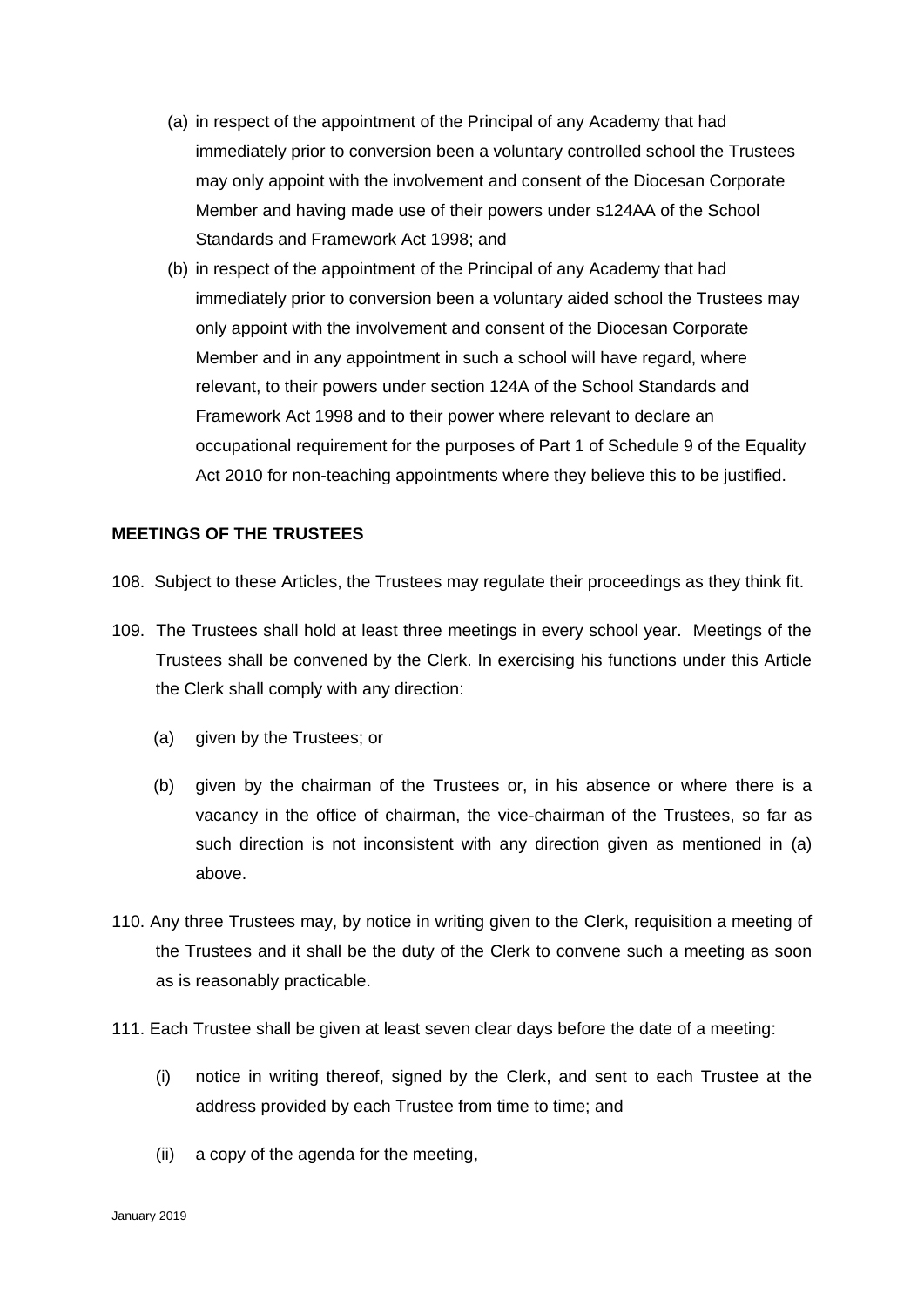provided that where the chairman or, in his absence or where there is a vacancy in the office of chairman, the vice-chairman, so determines on the ground that there are matters demanding urgent consideration, it shall be sufficient if the written notice of a meeting, and the copy of the agenda thereof are given within such shorter period as he directs.

- 112. The convening of a meeting and the proceedings conducted thereat shall not be invalidated by reason of any individual not having received written notice of the meeting or a copy of the agenda thereof.
- 113. A resolution to rescind or vary a resolution carried at a previous meeting of the Trustees shall not be proposed at a meeting of the Trustees unless the consideration of the rescission or variation of the previous resolution is a specific item of business on the agenda for that meeting.
- 114. A meeting of the Trustees shall be terminated forthwith if:
	- (a) the Trustees so resolve; or
	- (b) the number of Trustees present ceases to constitute a quorum for a meeting of the Trustees in accordance with Article 117, subject to Article 119.
- 115. Where in accordance with Article 114(b) a meeting is not held or is terminated before all the matters specified as items of business on the agenda for the meeting have been disposed of, a further meeting shall be convened by the Clerk as soon as is reasonably practicable, but in any event within seven days of the date on which the meeting was originally to be held or was so terminated.
- 116. Where the Trustees resolve in accordance with Article 114(a) to adjourn a meeting before all the items of business on the agenda have been disposed of, the Trustees shall before doing so determine the time and date at which a further meeting is to be held for the purposes of completing the consideration of those items, and they shall direct the Clerk to convene a meeting accordingly.
- 117. Subject to Article 119 the quorum for a meeting of the Trustees, and any vote on any matter thereat, shall be any three Trustees, or, where greater, any one third (rounded up to a whole number) of the total number of Trustees holding office at the date of the meeting, who are in each case present at the meeting and entitled to vote on the matters to be resolved.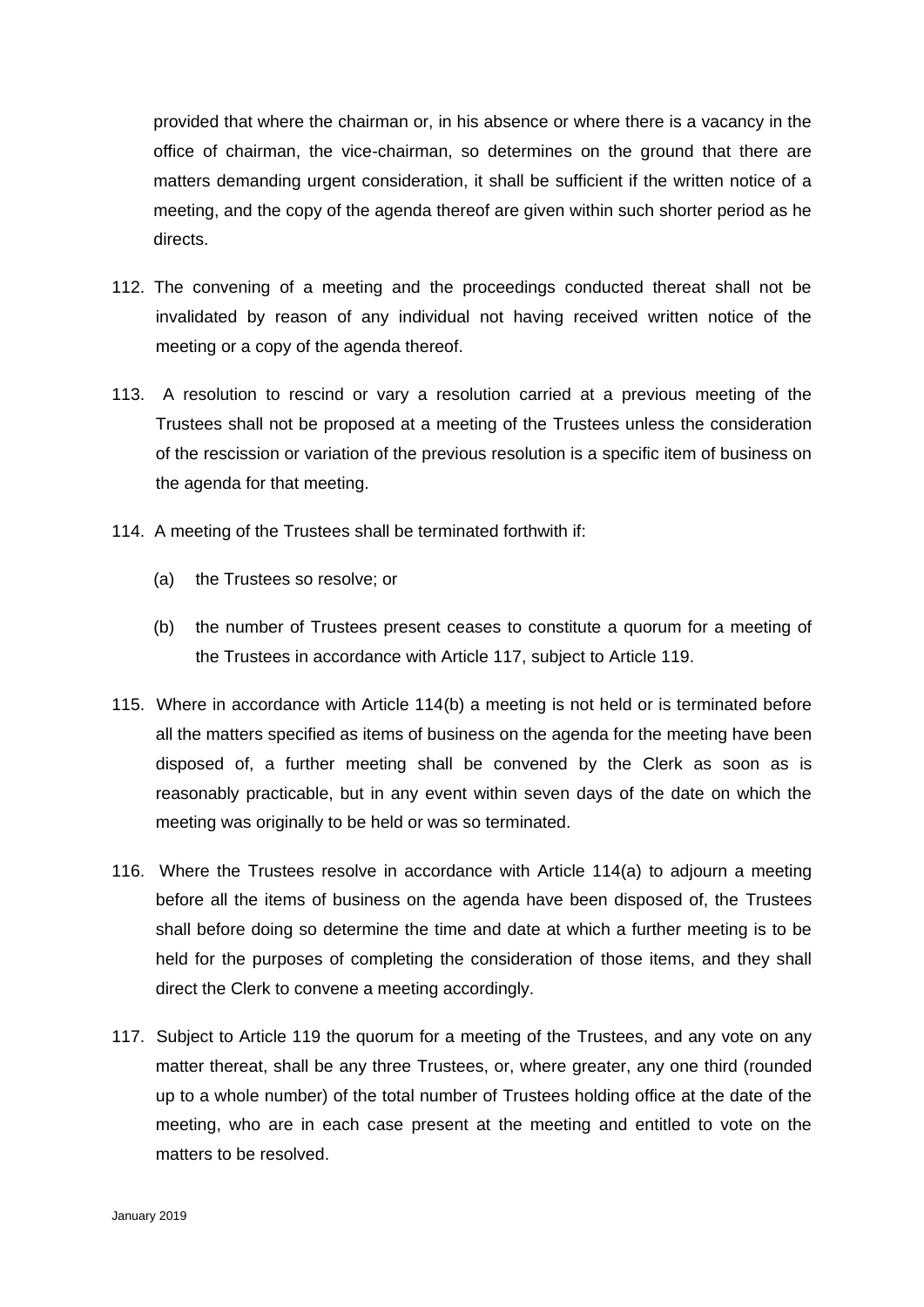- 118. The Trustees may act notwithstanding any vacancies in their number, but, if the numbers of Trustees is less than the number fixed as the quorum, the continuing Trustees may act only for the purpose of filling vacancies or of calling a General Meeting.
- 119. The quorum for the purposes of:
	- (i) any vote on the removal of a Trustee in accordance with Article 66; and
	- (ii) any vote on the removal of the chairman of the Trustees in accordance with Articles 90 and 91,

shall be any two-thirds (rounded up to a whole number) of the persons who are at the time Trustees present at the meeting and entitled to vote on those respective matters.

- 120. Subject to these Articles, every question to be decided at a meeting of the Trustees shall be determined by a majority of the votes of the Trustees present and voting on the question. Every Trustee shall have one vote.
- 121. Subject to Articles 117 119, where there is an equal division of votes, the chairman of the meeting shall have a casting vote in addition to any other vote he may have.
- 122. The proceedings of the Trustees shall not be invalidated by
	- (a) any vacancy among their number; or
	- (b) any defect in the election, appointment or nomination of any Trustee.
- 123. A resolution in writing, signed by all the Trustees entitled to receive notice of a meeting of Trustees or of a committee of Trustees, shall be valid and effective as if it had been passed at a meeting of Trustees or (as the case may be) a committee of Trustees duly convened and held. Such a resolution may consist of several documents in the same form, each signed by one or more of the Trustees.
- 124. Subject to Article 125, the Trustees shall ensure that a copy of:
	- (a) the agenda for every meeting of the Trustees;
	- (b) the draft minutes of every such meeting, if they have been approved by the person acting as chairman of that meeting;
	- (c) the signed minutes of every such meeting; and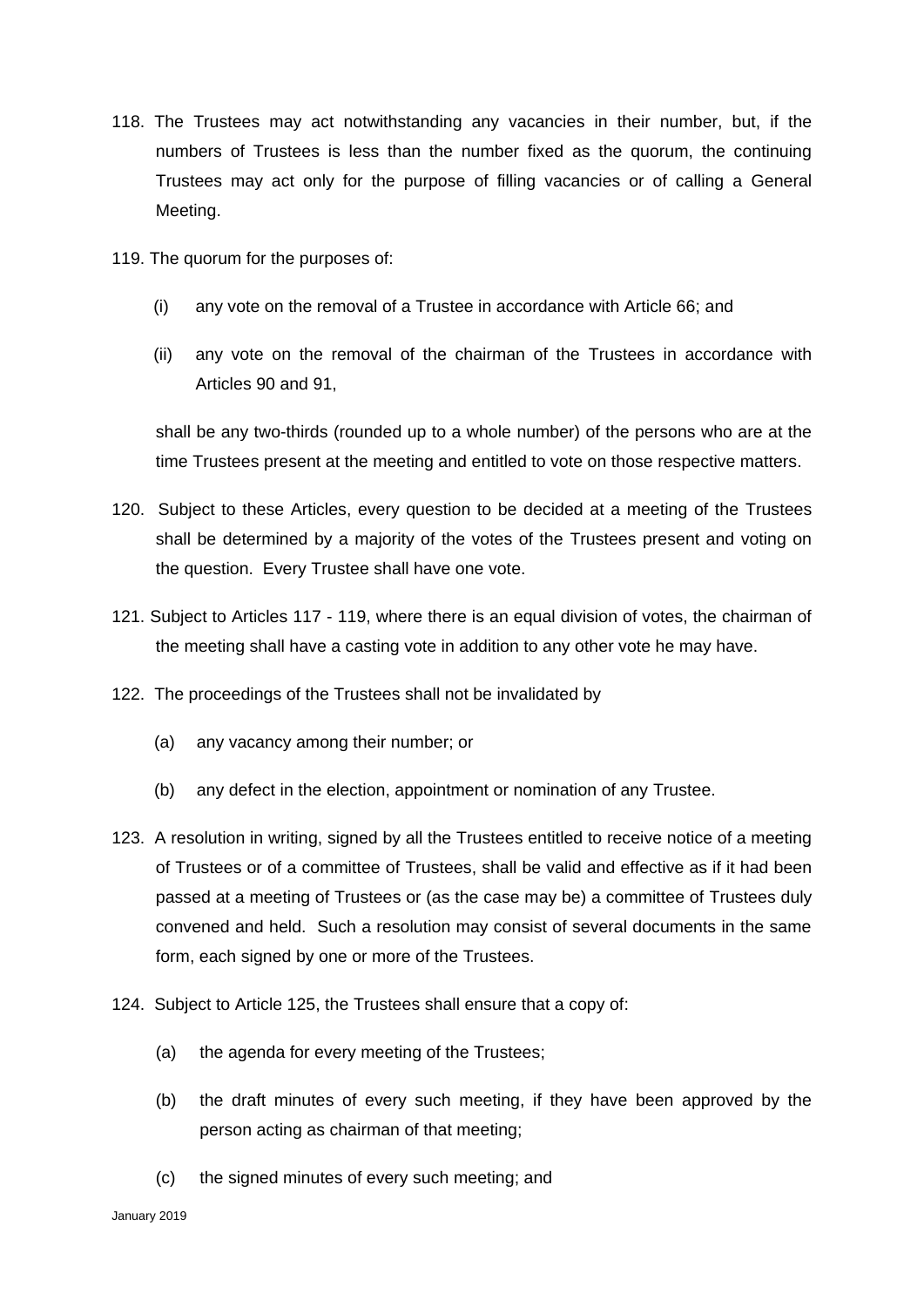(d) any report, document or other paper considered at any such meeting,

are, as soon as is reasonably practicable, made available at every Academy to persons wishing to inspect them.

- 125. There may be excluded from any item required to be made available in pursuance of Article 124, any material relating to:
	- (a) a named Teacher or other person employed, or proposed to be employed, at any Academy;
	- (b) a named pupil or named student at, or candidate for admission or referral to, any Academy; and
	- (c) any matter which, by reason of its nature, the Trustees are satisfied should remain confidential.
- 126. Any Trustee shall be able to participate in meetings of the Trustees by telephone or video conference provided that:
	- (a) he has given notice of his intention to do so detailing the telephone number on which he can be reached and/or appropriate details of the video conference suite from which he shall be taking part at the time of the meeting at least 48 hours before the meeting; and
	- (b) the Trustees have access to the appropriate equipment.

If after all reasonable efforts it does not prove possible for the person to participate by telephone or video conference the meeting may still proceed with its business provided it is otherwise quorate.

# **PATRONS AND HONORARY OFFICERS**

127. The Trustees may from time to time appoint any person whether or not a Member of the Company to be a patron of the Company or to hold any honorary office and may determine for what period he is to hold such office.

# **THE SEAL**

128. The seal, if any, shall only be used by the authority of the Trustees or of a committee of Trustees authorised by the Trustees. The Trustees may determine who shall sign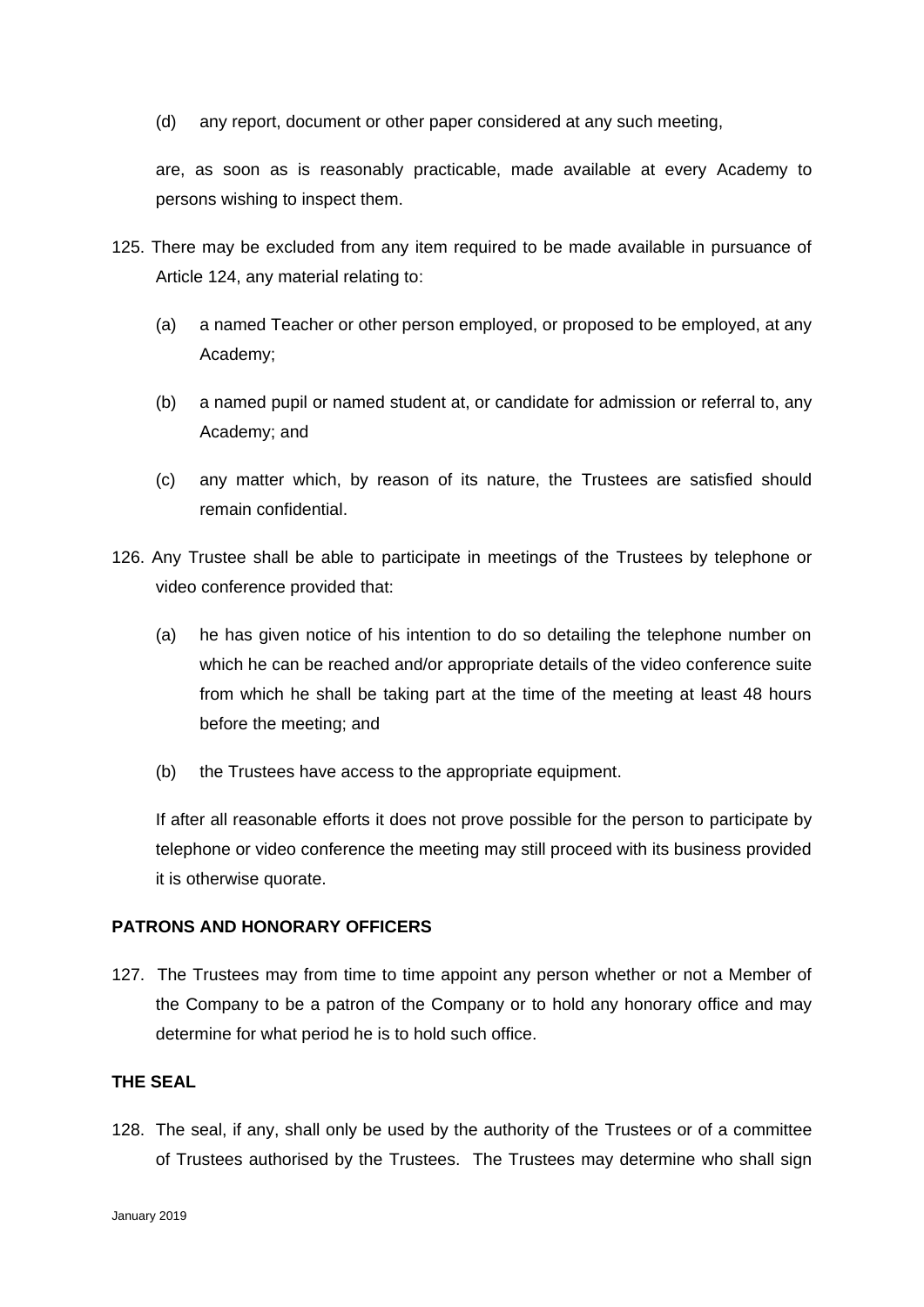any instrument to which the seal is affixed and unless otherwise so determined it shall be signed either by a Trustee and by the Clerk or by a second Trustee.

# **ACCOUNTS**

129. Accounts shall be prepared in accordance with the relevant statement of recommended practice published by the Charity Commission from time to time (the "Statement of Recommended Practice") as if the Company was a non-exempt charity and Parts 15 and 16 of the Companies Act 2006 and shall file these with the Secretary of State and the Principal Regulator by 31 December for each Academy Financial Year.

## **ANNUAL REPORT**

130. The Trustees shall prepare its Annual Report in accordance with the Statement of Recommended Practice as if the Company was a non-exempt charity and shall file these with the Secretary of State and the Principal Regulator by 31 December each Academy Financial Year.

#### **ANNUAL RETURN**

131. The Trustees shall comply with their obligations under Part 24 of the Companies Act 2006 (or any statutory re-enactment or modification of that Act) with regard to the preparation of an annual return to the Registrar of Companies and will supply a copy of the confirmation statement to the Secretary of State and the Principal Regulator by 31 December each Academy Financial Year.

## **NOTICES**

- 132. Any notice to be given to or by any person pursuant to these Articles (other than a notice calling a meeting of the Trustees) shall be in writing or shall be given using electronic communications to an address for the time being notified for that purpose to the person giving the notice. In these Articles, "address" in relation to electronic communications, includes a number or address used for the purposes of such communications.
- 133. A notice may be given by the Company to a Member either personally or by sending it by post in a prepaid envelope addressed to the Member at his registered address or by leaving it at that address or by giving it using electronic communications to an address for the time being notified to the Company by the Member. A Member whose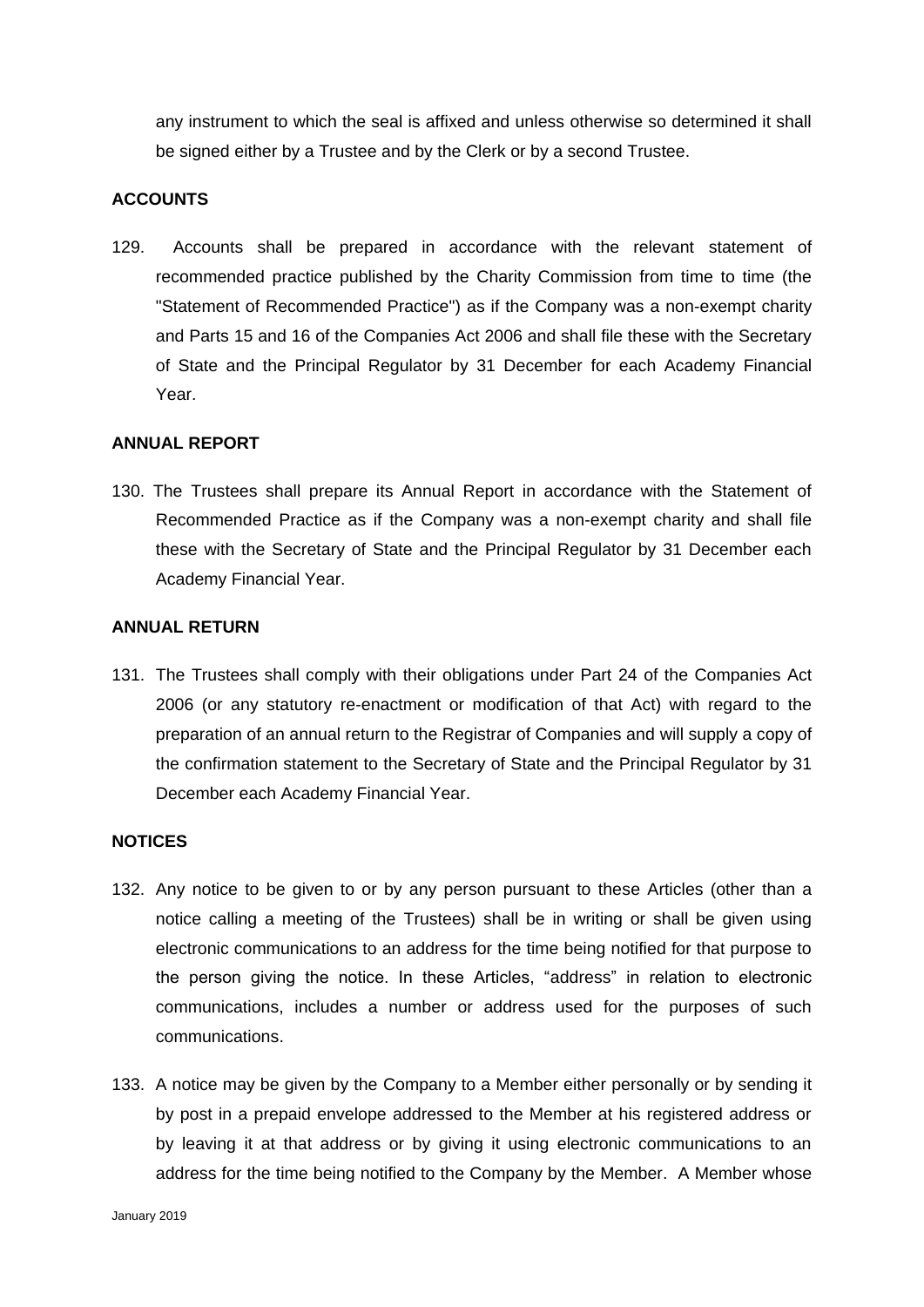registered address is not within the United Kingdom and who gives to the Company an address within the United Kingdom at which notices may be given to him, or an address to which notices may be sent using electronic communications, shall be entitled to have notices given to him at that address, but otherwise no such Member shall be entitled to receive any notice from the Company.

- 134. A Member present, either in person or by proxy, at any meeting of the Company shall be deemed to have received notice of the meeting and, where necessary, of the purposes for which it was called.
- 135. Proof that an envelope containing a notice was properly addressed, prepaid and posted shall be conclusive evidence that the notice was given. Proof that a notice contained in an electronic communication was sent in accordance with guidance issued by the Institute of Chartered Secretaries and Administrators shall be conclusive evidence that the notice was given. A notice shall be deemed to be given at the expiration of 48 hours after the envelope containing it was posted or, in the case of a notice contained in an electronic communication, at the expiration of 48 hours after the time it was sent.

#### **INDEMNITY**

136. Subject to the provisions of the Companies Act 2006 and Article 6.3 every Trustee or other officer or auditor of the Company shall be indemnified out of the assets of the Company against any liability incurred by him in that capacity in defending any proceedings, whether civil or criminal, in which judgment is given in favour or in which he is acquitted or in connection with any application in which relief is granted to him by the court from liability for negligence, default, breach of duty or breach of trust in relation to the affairs of the Company.

#### **RULES**

- 137. The Trustees may from time to time make such rules or bye laws as they may deem necessary or expedient or convenient after consultation with the Diocesan Corporate Member for the proper conduct and management of the Company and for the purposes of prescribing classes of and conditions of membership, and in particular but without prejudice to the generality of the foregoing, they may by such rules or bye laws regulate:
	- (a) the setting aside of the whole or any part or parts of the Company's premises at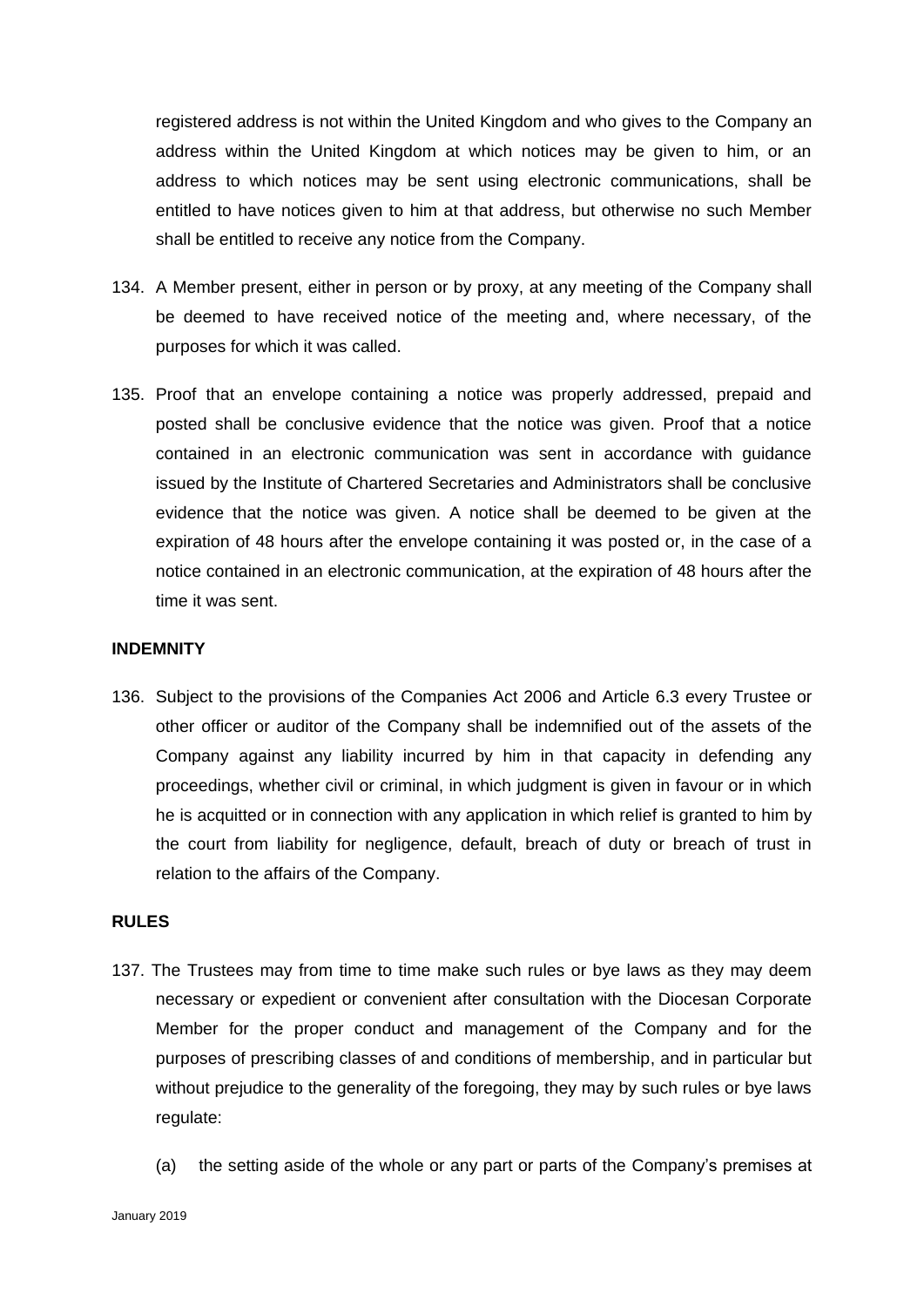any particular time or times or for any particular purpose or purposes;

- (b) the procedure at General Meetings and meetings of the Trustees and committees of the Trustees and meetings of the Local Governance Committees in so far as such procedure is not regulated by the Articles; and
- (c) generally, all such matters as are commonly the subject matter of company rules.
- 138. The Company in general meeting shall have power to alter, add or to repeal the rules or bye laws but only having consulted the Diocesan Corporate Member. Provided that no rule or bye law shall be inconsistent with, or shall affect or repeal anything contained in the Articles.

# **AVOIDING INFLUENCED COMPANY STATUS**

- 139. Notwithstanding the number of Members from time to time, the maximum aggregate number of votes exercisable by Local Authority Associated Persons shall never exceed 19.9% of the total number of votes exercisable by Members in General Meeting and the votes of the other Members having a right to vote at the meeting will be increased on a pro-rata basis.
- 140. No person who is a Local Authority Associated Person may be appointed or elected as a Trustee if, once the appointment or election had taken effect, the number of Trustees who are Local Authority Associated Persons would represent 20% or more of the total number of Trustees. Upon any resolution put to the Trustees, the maximum aggregate number of votes exercisable by any Trustees who are Local Authority Associated Persons shall represent a maximum of 19.9% of the total number of votes cast by the Trustees on such a resolution and the votes of the other Trustees having a right to vote at the meeting will be increased on a pro-rata basis.
- 141. No person who is a Local Authority Associated Person is eligible to be appointed or elected to the office of Trustee unless his appointment or election to such office is authorised by the local authority to which he is associated.
- 142. If at the time of either his becoming a Member of the Company or his first appointment or election to office as a Trustee any Member or Trustee was not a Local Authority Associated Person but later becomes so during his membership or tenure as a Trustee he shall be deemed to have immediately resigned his membership and/or resigned from his office as a Trustee as the case may be.